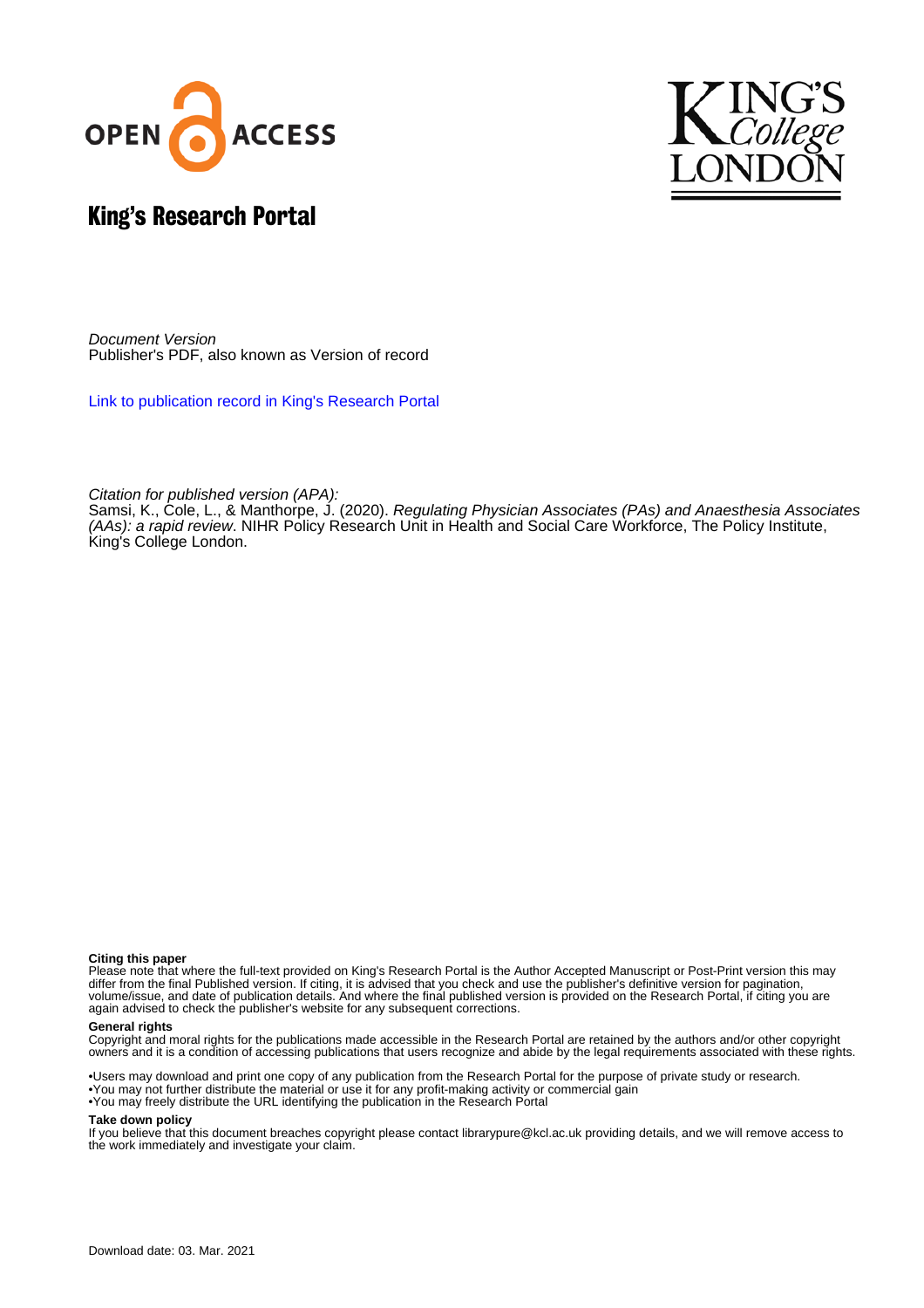



# Regulating Physician Associates (PAs) and Anaesthesia Associates (AAs): a rapid review

Kritika Samsi, Laura Cole and Jill Manthorpe

NIHR Policy Research Unit in Health and Social Care Workforce The Policy Institute, King's College London



October 2020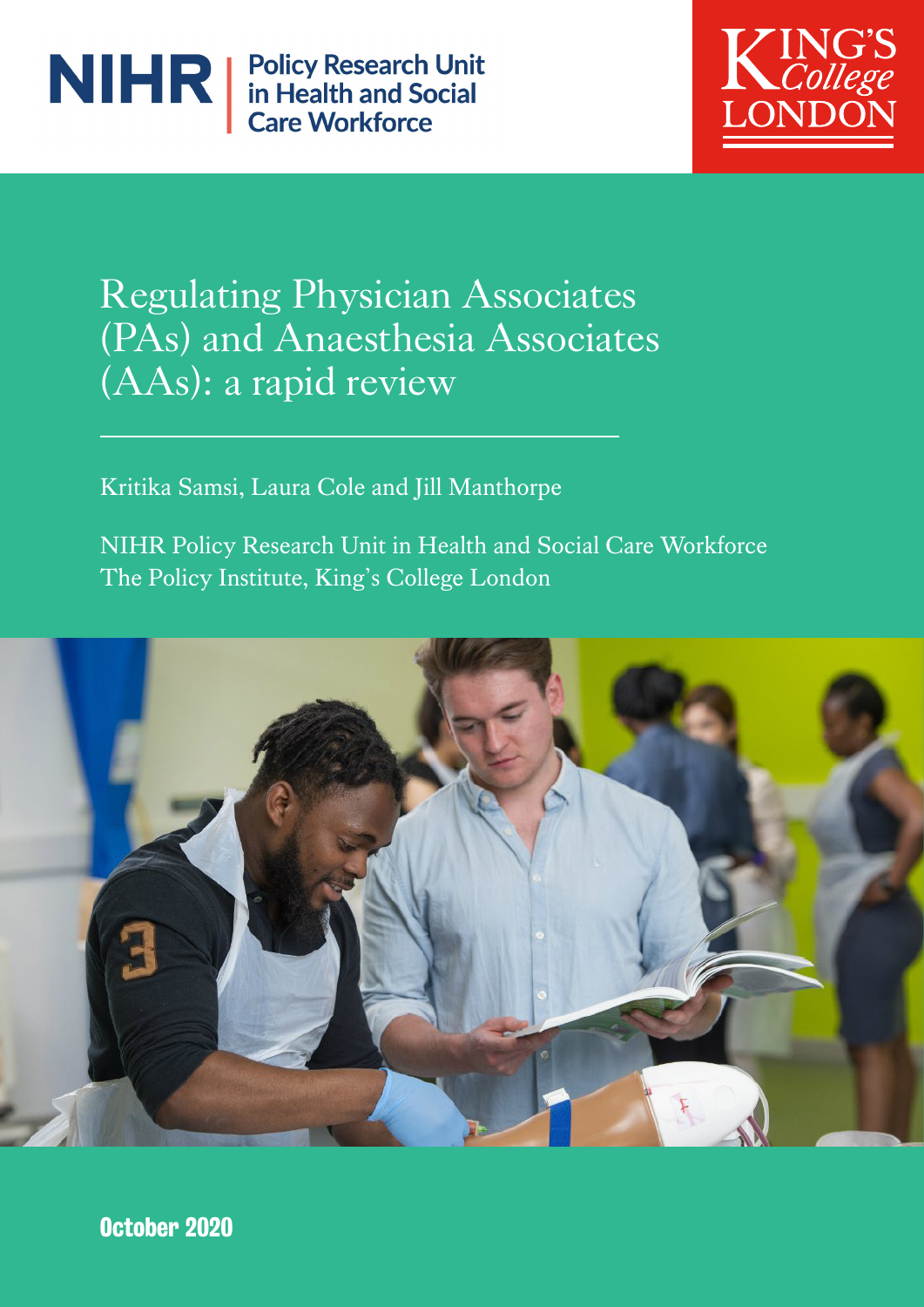## **Summary**

*Background*

- A Physician Associate (PA) is a 'new healthcare professional who, while not a doctor, works to the medical model, with the attitudes, skills and knowledge base to deliver holistic care and treatment within the general medical and/or general practice team under defined levels of supervision'
- In 2014 the name was changed from Physician Assistants to Physician Associates in the UK. This was to enable the role to proceed to statutory regulation, and to provide some distance from other categories of practitioners who work as technicians rather than clinicians
- In the UK, PAs are currently educated to postgraduate diploma level for two years (applicants most hold an undergraduate degree in health or life science subject)
- In July 2019, the smaller group of PAs working in anaesthesia services as PA(A)s were formally named Anaesthesia Associates (AA) in recognition of their role within the anaesthesia team and within the medical associate professions (MAPS)
- By the end of 2020, the NHS interim People Plan estimated there would be over 2,800 PA graduates, and projected that numbers would rise further to over 5,900 by the end of 2023
	- $\circ$  The PA workforce is much larger than the AA group: in 2019, there were 180 AAs working in the NHS
	- o PAs are concentrated in Acute rather than NHS Community services; in March 2019 there were just 167 FTE (194 Headcount) PAs employed in general practice.
- A large mixed-methods study investigating the role of PAs in hospitals found patients were satisfied with their encounters with PAs in general. They were seen to provide continuity of patient care, even if their role was not always clear to patients
- By August 2019, the General Medical Council (GMC) was formally announced as the PA and AA UK regulator
- At the time of writing, PAs must complete 50 hours of Continuing Professional Development (CPD) annually to maintain their Physician Associate Managed Voluntary Register (PAMVR) registration.

## *What is regulation seeking to achieve?*

- Several potential policy goals of regulation have been highlighted, including increasing public confidence in the role, public protection and safety, and protection of title and accountability, as well as benefits to the development of PAs in enabling and requiring regular accredited continuing professional development
- The inability of PAs to prescribe medication and request ionising therapies has been seen as limiting their effectiveness and in turn their ability to be employed
- Despite positive feedback about PAs, the unregulated status has been suggested as leading to caution in using PA staff to their fullest potential
- A very large US study comparing Nursing Practitioners (NP) and PAs with primary care physicians found outcomes for patients were largely comparable, and suggested that it may be cost saving to employ PAs and NPs rather than primary care doctors who are hard to recruit to health centres

The lack of regulation has been seen as hampering the ability of PAs to becoming senior decision makers, and thus ultimately a waste of their expertise and experience.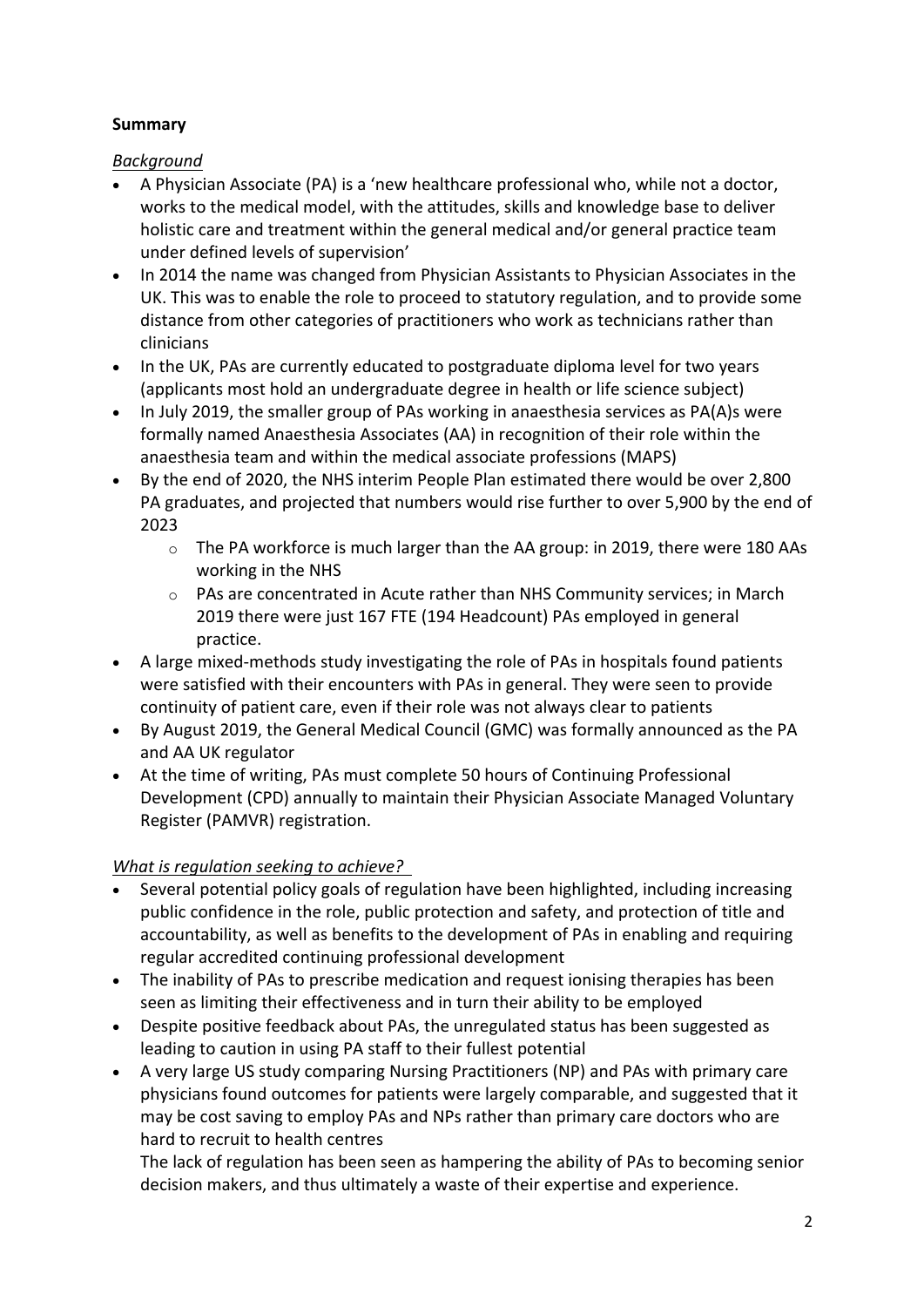#### *Remaining concerns over PA regulation in the UK*

- Some doctors, especially junior doctors, are reported to be very concerned about the role of PAs and how they fit in the healthcare teams, and feel that their roles and rotas should be more clearly defined so they complement and do not substitute for doctors
- Other possible impacts relate to patient safety concerns owing to the context in which PAs may be working with vulnerable people on their own, posing 'high potential risk' to patients
- The costs of Continuing Professional Development (CPD) activities for PAs do not appear to have been considered, or their effectiveness.

### *Further Questions*

- What is the profile of the current UK PA workforce and where should the NHS seek PA recruits – the US and Canada have recruited former military personnel, are these a possible recruitment pool for PAs in the UK?
- Is a new pool of staff being recruited to the NHS workforce as PAs or AAs or are they coming from traditional NHS applicants? What are the aspirations for any 'new labour pools' in terms of progression?
- What is the potential to use data from GMC regulation to find out more about the PA profile, recruitment sources and trends, and retention/progression, or by making links with the NHS Electronic Staff Record (ESR)?
- Is there a career pathway for PAs and what are their expectations and opportunities?
- What will be the impact of regulation and what is the evidence to permit greater scope of practice for PAs?

At the end of this report we outline a possible research agenda.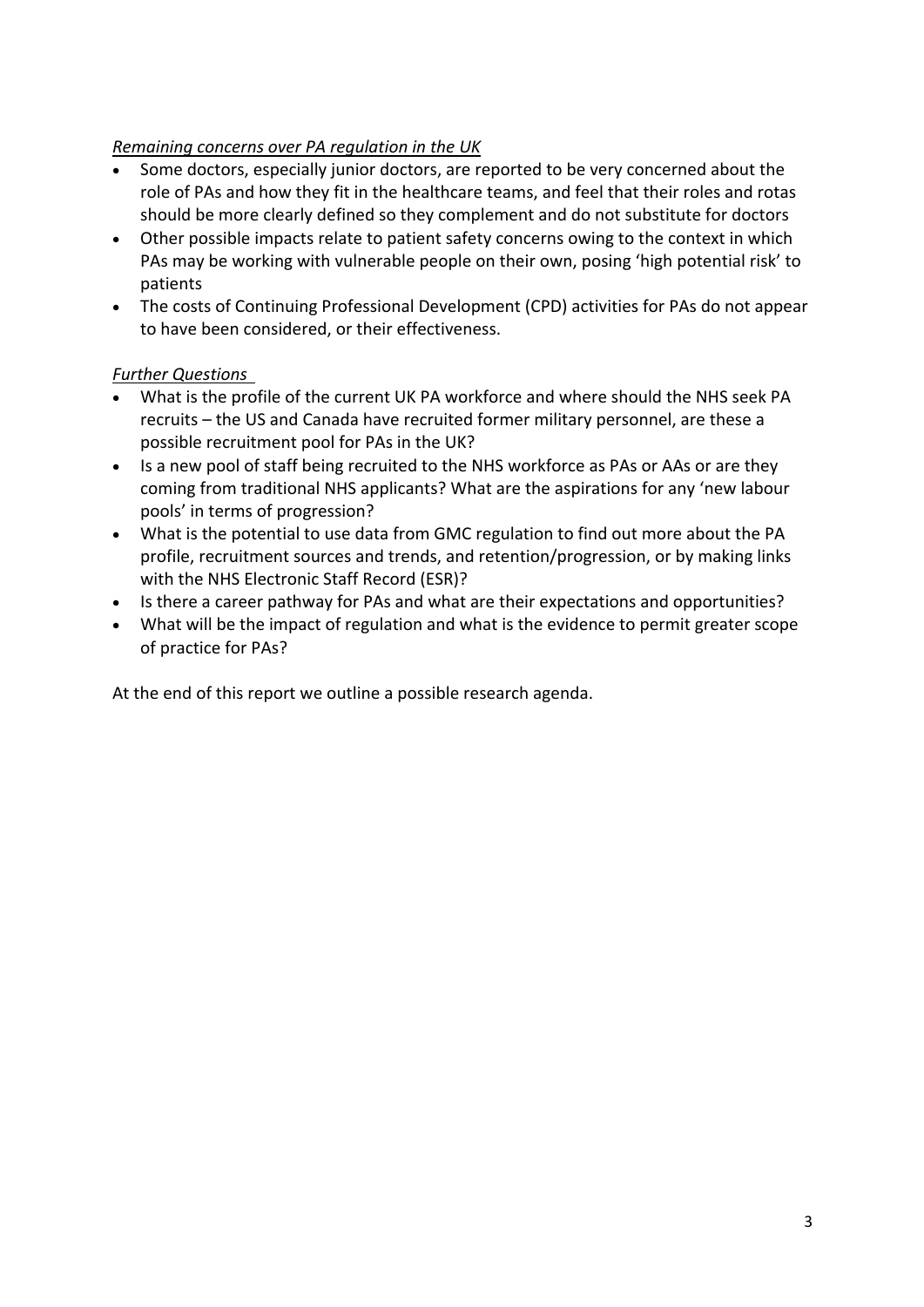### **Context**

A Physician Associate (PA) is a 'new healthcare professional who, while not a doctor, works to the medical model, with the attitudes, skills and knowledge base to deliver holistic care and treatment within the general medical and/or general practice team under defined levels of supervision' (Health Education England, 2012). While there are far fewer Anaesthesia Associates (AAs) (formerly known as Physician Assistants (Anaesthesia) until July 2019) this review also covers this role, distinguishing it where possible. AAs are defined as a separate profession 'with a different set of competencies which enable them to work under the supervision of anaesthetists within the operating theatre environment' (Royal College of Physicians, https://www.fparcp.co.uk/about-fpa/faqs).

NHS Employers describes PAs as part of the new medical associate professions (MAPs) working across multi-professional teams (NHS Employers

https://www.nhsemployers.org/your-workforce/plan/medical-associate-professions ) and comprising:

- advanced critical care practitioners
- anaesthesia associates
- physician associates
- surgical care practitioners.

Their growth in numbers was referred to as a 'key workforce initiative' in the NHS (NHS England 2015).

At the end of 2019 we were commissioned by the Department of Health and Social Care (DHSC) to provide a rapid review of research on the potential impact of the proposed regulation of Physicians Associates and Anaesthesia Associates in the UK. This report addresses the questions set by DHSC and discussed with their analysists. It was updated in the context of the coronavirus pandemic (October 2020). We are not aware of any studies of the work of PAs during the coronavirus pandemic, however the newsletter of the Newcastle University PA programme (Newcastle University PA Studies Newsletter 2020) presents a vivid account of their stepping up to work in local services.

#### **The Introduction of Physician Associates (PAs) in the NHS**

Physician Assistants (the former title) were developed as part of the healthcare workforce in the United States (US) in the 1960s, mostly drawn from former military personnel who had been trained to provide medical support in the field of war. The first training provision was established at Duke University, in Durham, North Carolina, in 1965 (the university continues to host the workforce's historical archives: https://fmch.duke.edu/about/history).

Two PAs were first recruited to the NHS from the US in 2003 to work primarily in 'underserved primary care practices' in the Midlands region of England (Aliello and Roberts 2017). Following the perceived success of this demonstration project (according to Woodin et al 2005) and the generally positive reception of this new role (Paniagua, 2004; Armitage and Shepherd, 2005), a second pilot was undertaken in Scotland (Farmer et al. 2011).

In 2014, the role's name was changed from Physician Assistants to Physician Associates (hereafter PAs) to 'enable the profession to proceed to statutory regulation, and to distance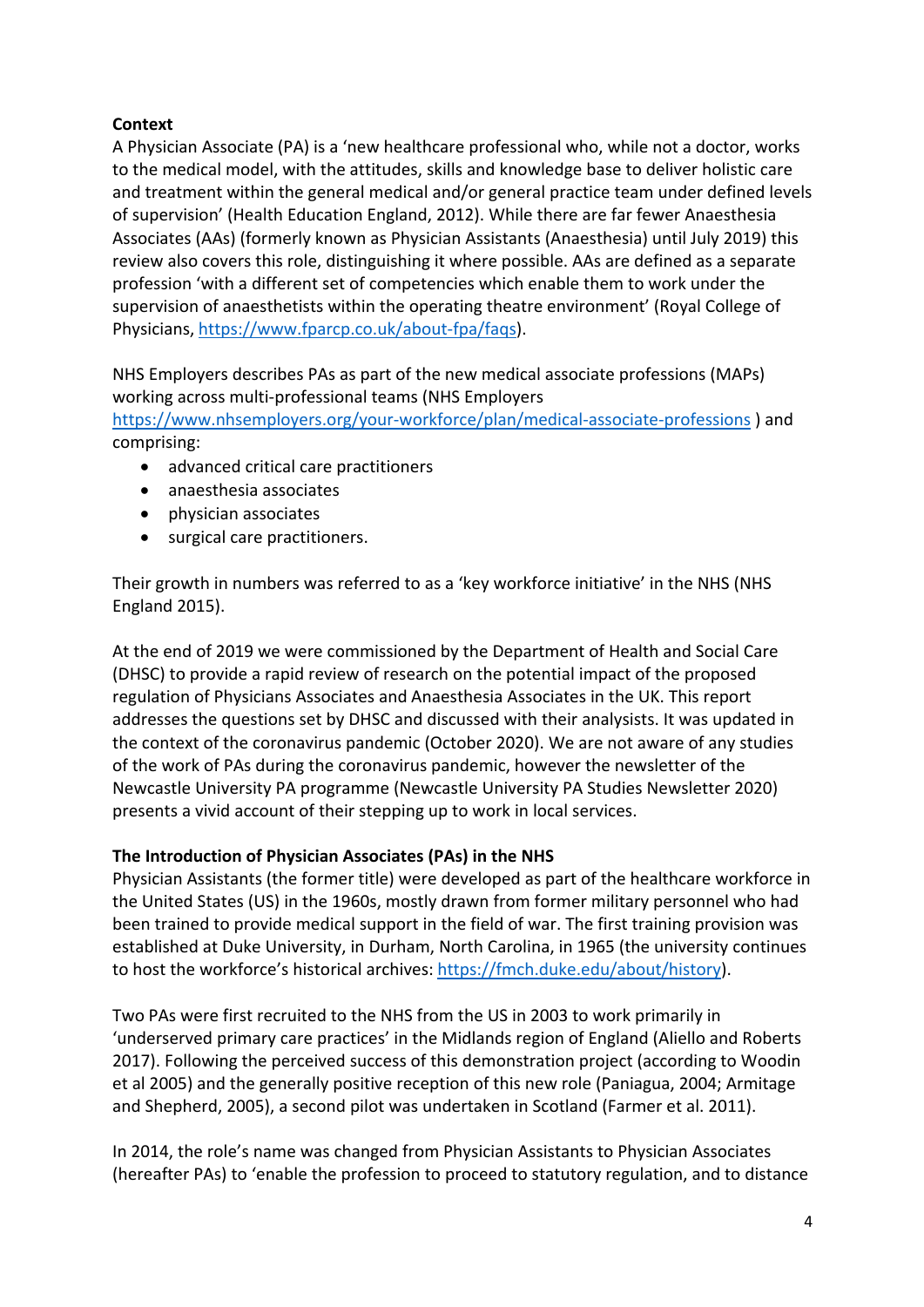them from other categories of practitioners who work as technicians rather than clinicians' (RCP, Faculty of Physician Associates, 2014). In the UK, PAs are currently educated to postgraduate diploma level for two years (applicants must hold an undergraduate degree in a health or life science subject, for example: biology, biomedical science, or an allied health degree). On qualification, they are permitted to work in any medical setting supervised by a doctor. PAs are trained to take medical histories, conduct physical investigations, diagnosis and treatment, as agreed with their supervisors (Drennan et al. 2019a).

The Royal College of Anaesthetists notes that Physicians' Assistants (Anaesthesia) (PA(A)s) were introduced into the UK in 2004 and suggests that they are 'now established within many NHS hospitals' (Royal College of Anaesthetists https://www.rcoa.ac.uk/trainingcareers/working-anaesthesia/anaesthesia-associates ). As with PAs, there has been a change of name with PA(A)s formally becoming Anaesthesia Associates (AAs) in July 2019 in recognition of their role within the anaesthesia team and within the medical associate professions (MAPs).

PA training programmes were initially established in the universities of Hertfordshire, Wolverhampton, and at St George's University of London, with their first cohort of graduates emerging in 2007 (see Aliello and Roberts 2017 for more detail of the context of the role and educational provision in the UK). There was a further growth in numbers of educational providers of such programmes in 2009 (Ross et al. 2012), with Ritsema et al. (2019) describing this growth in PA education as an 'explosion'.

Undoubtedly the PA and AA workforce has grown in the UK (Aliello and Roberts 2017) with a substantial increase from very small numbers in 2015/16 when government financial support for numbers of PAs in training increased from 24 in 2014/15 to 205 in 2015/16 (Drennan et al. 2019b) 1. A 'National Physician Associate Expansion Programme' was also established in 2015 which involved the recruitment of 200 US trained PAs (Mathews-King 2015). In an editorial, McKimm et al. (2019) reported Health Education England (HEE) data on PAs which estimated their numbers would be just under 600 qualified PAs in the UK by the end of 2018, with an expectation that this number would grow to 3,200 by the year 2020. By the end of 2020, the NHS Interim People Plan estimated that there would be over 2,800 PA graduates and projected that numbers would rise further to over 5,900 by the end of 2023 (NHS Interim People Plan 2019). As of 2019, there were 180 AAs working in the NHS (British Medical Association https://www.bma.org.uk/collective-voice/policy-andresearch/education-training-and-workforce/medical-associate-professions ). However, a Health Education England (2020) report on the 'future doctor' does not mention PAs nor does the NHS People Plan (NHS England 2020).

Globally, the numbers of PAs are growing, with the role now existing in The Netherlands, Canada, Israel, South Africa, and Australia (Aliello and Roberts 2017).

#### **Physician Associates in practice**

The NHS settings in which PAs work are mainly in the acute and hospital sectors although 28% work in primary care (Brown et al. 2020a). The main study of PAs in **primary care**

 $1$  Current (2020) financial support often includes a travel grant and eligibility for a postgraduate loan, but arrangements vary locally.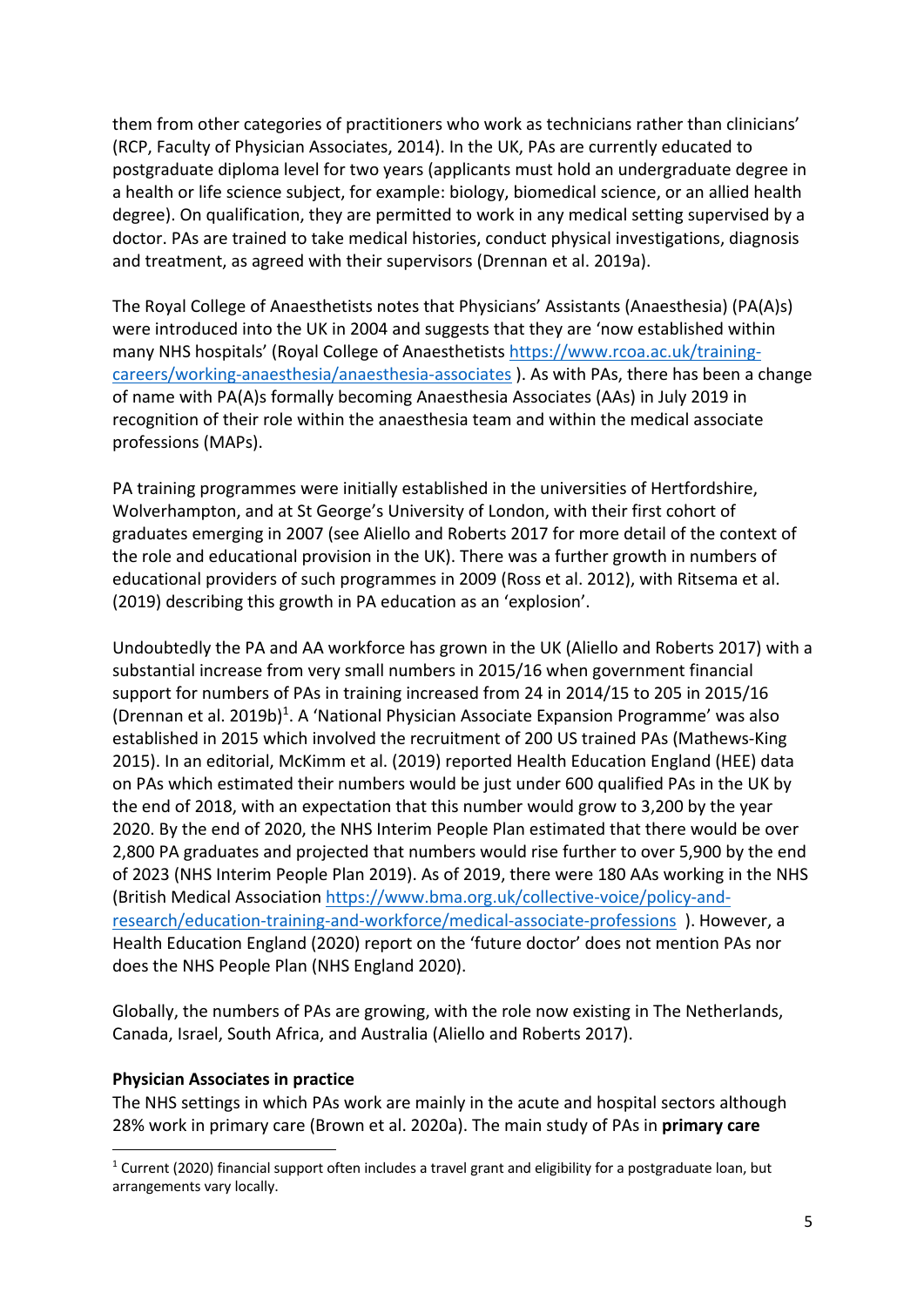(Drennan et al. 2011; Drennan et al. 2014; Drennan et al. 2015; Drennan et al. 2017a) offered clear evidence that 'physician assistants were found to be acceptable, safe, effective and efficient in complementing the work of general practitioners (GPs)'.

The potential for PAs to assist in primary care mainly relates to their potential to support general practitioners (GPs) and was suggested by NHS England (2015) as part of 'new ways of working':

NHS England, HEE and others will work together to identify key workforce initiatives that are known to support general practice - including e.g. physician associates, medical assistants, clinical pharmacists, advanced practitioners (including nursing staff), healthcare assistants and care navigators. We will agree a shared programme of key pilots at scale in primary care, to invest in and trial new ways of working for these roles, demonstrating how they work across community, hospitals and within GP surgeries to support safe and effective clinical services for patients. This will support current GPs in managing their workload, as well as piloting new ways of working for the future (NHS England 2015, page 5)

In March 2019, there were 167 Full Time Equivalents (FTEs) PAs employed in general practice (194 PAs in total headcount) in England, being an increase of 97 FTEs over the year (NHS England 20 May 2019). This is a very small proportion of the primary care workforce, given that there are 7,000 GP practices in NHS England. Moreover, this is rather less than an earlier NHS England report that cited Health Education England as envisioning that by 2020 there could be as many as 1,000 PAs working in primary care, reported in one of the case studies referenced in the General Practice Forward View (NHS England https://www.england.nhs.uk/gp/case-studies/the-physician-associate-will-see-you-nownew-role-to-assist-patients-in-primary-care/ ). The General Practice Forward View (NHS England 2016) also suggested a target of 1,000 more PAs in that sector, although with no definitive date (NHS England https://www.england.nhs.uk/gp/gpfv/ ).

#### **Reactions to PAs**

Responses from other healthcare professionals to the introduction of PAs to the UK healthcare workforce are largely positive about the impact they can have on continuity of care and staffing pressures (particularly in primary care; Drennan et al 2014). However, PAs are not universally welcomed, as reported by personal views expressed in the professional press (e.g. Bhardwa 2015). Illustrating one of these views, McCartney (2017, page 315) observed:

The RCP (Royal College of Physicians) also says that PAs should be involved in service design, act as clinical placement leads for students, undertake minor operations, and take part in education and quality improvement projects. No wonder many junior doctors in secondary care - paid less for taking more responsibility and doing more unsocial hours - are concerned about this and the threat to their training opportunities. I'm sceptical that having more PAs join the health service will cut levels of burnout among junior doctors in secondary care.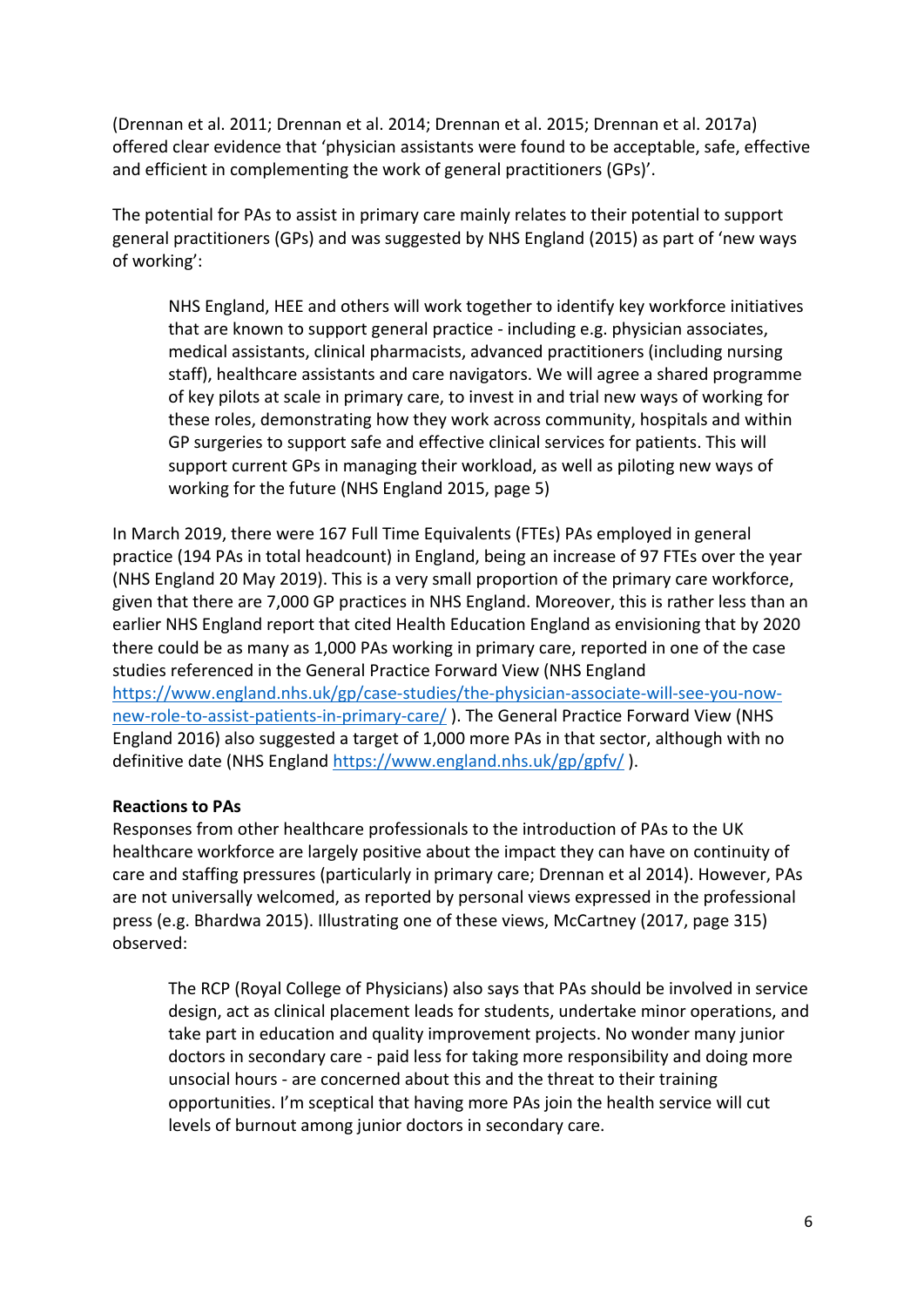A large mixed-methods study investigating the role of PAs in **hospitals** found patients were satisfied with their encounters with PAs in general (Taylor et al. 2019). They were seen to provide continuity of patient care, even if their role was not always known by patients (see also Drennan et al. 2019a/b). Moreover, while employers were willing and keen to employ PAs in hospitals as they provided continuity of care to patients, there remained practical and attitudinal barriers to overcome, including PAs not being able to prescribe medications and to request radiographs, as well as a lack of evidence of their effectiveness and safety and a limited pool to recruit from (Halter et al. 2017b; Drennan et al. 2017c).

More recently, the Faculty of Physician Associates at the Royal College of Physicians (FPARCP) website (23/8/19) reported:

One of the motions at this year's British Medical Association (BMA) junior doctors conference focused on the growing role of 'medical associate professions' (MAPs). The grouping of MAPS includes physician associates (PAs), surgical care practitioners, advanced critical care practitioners and anaesthesia associates. The seven-part motion split the opinion of the medical community, as it called for the BMA to oppose MAPs being placed on the medical rota, oppose MAPs being permitted to sit any postgraduate medical examination, and oppose MAPs being used to fill medical locum vacancies and rota gaps. (Faculty of Physician Associates https://www.fparcp.co.uk/about-fpa/news/the-evolving-medical-team-physicianassociates-and-junior-doctors ).

This same website reported the wish of the new president of the Faculty of Physician Associates, Kate Straughton, that 'Statutory regulation provides a real opportunity for trainees and PAs to take stock of the relationships they have'. Writing with others (Watkins et al. 2019, page 177), she observed that:

It is abundantly clear that while a PA practices medicine, they are not a doctor, with no like-for-like equivalency and therefore cannot replace a doctor. However, working in the medical team will mean that there is overlap of knowledge and skills between professional groups. Acknowledgement and maximisation of this overlap can be advantageous for the team in the redistribution of the workload, provision of training opportunities for all staff and, ultimately, benefit patients, ensuring that the right person, with the right skills, sees the right patient at the right time.

Nonetheless, there remain views about elements of MAPs' equivalence that are critical in tone and substance, including an opinion expressed by Briffa (2019a) that many of their university courses are 'substandard and provide poor value for these new professionals'.

#### **The evolution of regulation of PAs and AAs**

In 2017 a Physician Associates (Regulation) Bill was laid before Parliament as a Private Members' Bill (Ballot Bill), whose Sponsor was Anne Marie Morris, MP. It reached 2nd reading stage in October 2018 but failed to complete its passage through Parliament before the end of the session. This Bill made no further progress.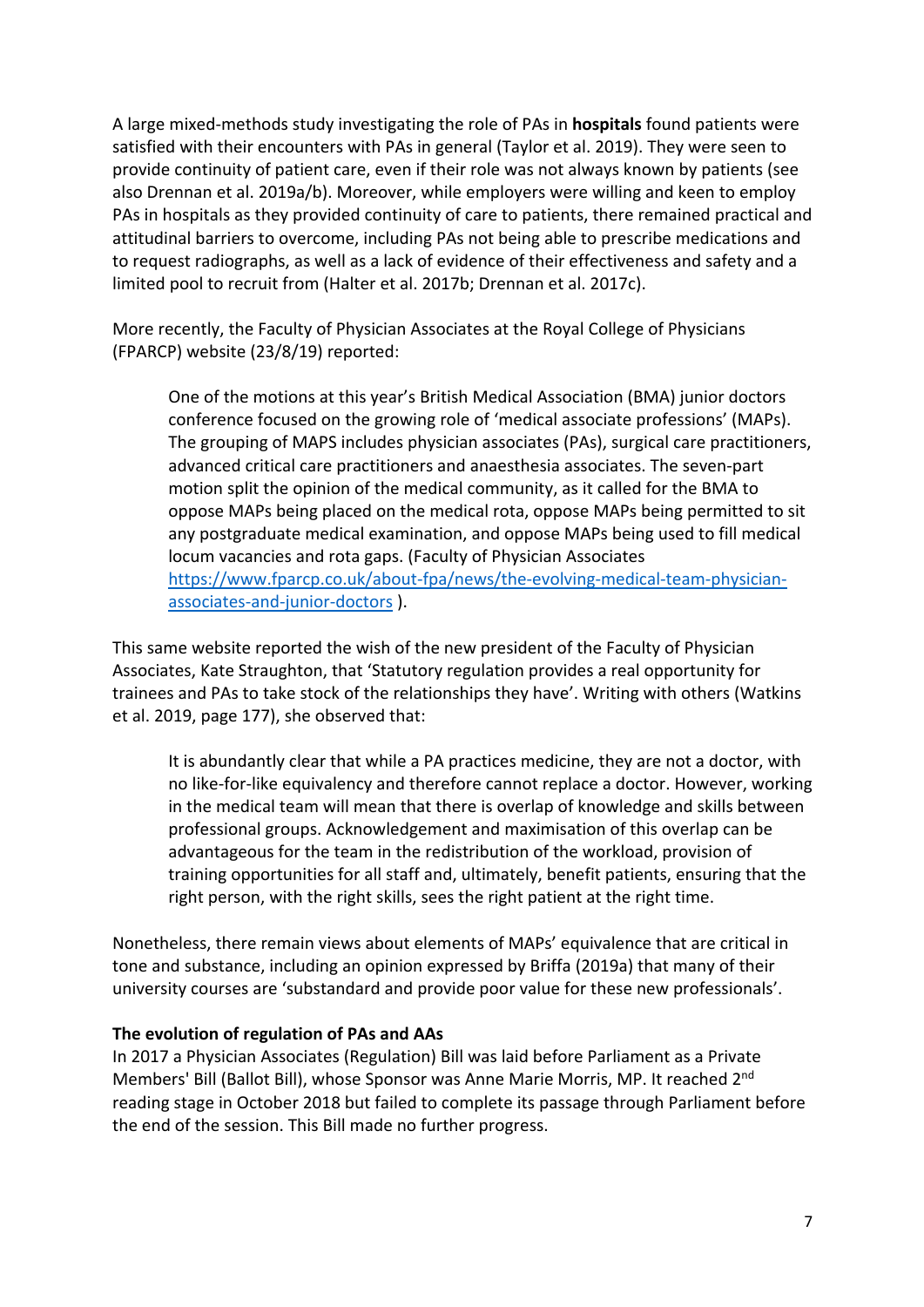A Summary of the failed Physician Associates (Regulation) Bill 2017-19 (Parliament publications https://services.parliament.uk/Bills/2017-

19/physicianassociatesregulation.html ) described it as making provision for the regulation of PAs; to make physician associate a protected title; and for connected purposes. The Bill's sections covered the following sections capturing the remit of regulation typical of the regulation of health and care professions, namely:

- 1. Regulation of physician associates
- 2. Register of physician associates
- 3. Code of conduct and licences to practise
- 4. Offence of pretending to be a physician associate
- 5. Qualifications and training
- 6. Report on the regulation and responsibilities of physician associates
- 7. Rules
- 8. Short title, commencement and extent

Despite the failure of the Bill to progress, the need for PA and AA regulation had been accepted by Government following a public consultation in 2019 on:

- the proposed statutory regulation for PAs;
- evidence on the most proportionate level of regulation for PA(A)s.

Over 3,000 responses to the consultation were received (DHSC 2019) (the vast majority being from healthcare professionals) and in February 2019 the DHSC reported that the case for regulation had been made. However, the precise regulator – either the Health and Care Professions Council (HCPC) or the General Medical Council (GMC) – had yet to be determined. By August 2019, the choice had been made. The GMC was formally announced as the PA and AA UK regulator (Hammond 2019), with the Minister describing it as an 'important step towards meeting workforce commitments in each of the four countries including the interim NHS People Plan in England' (Hammond 2019, col 55WS).

While regulation is now agreed, this followed a decade of efforts to ensure safety and public confidence in the role of PAs, as well as providing assurance to potential employers that the qualification is approved and awarded. In 2005, the UK Association of Physician Associates (UKAPA) was established, acting as a professional body for PAs. Notably, a Physician Associate Managed Voluntary Register (PAMVR) was established in June 2010 by the Faculty of Physician Associates (FPA), hosted by the Royal College of Physicians (Faculty of Physician Associates weblink 2), with the following aims:

The PAMVR is to provide public protection and safety, set standards for post graduate education and development, and to advance towards statutory regulation. The FPA reviews applications to join the PAMVR, and establishes whether the physician associate applying is fit to practice in the UK. If a physician associate is listed on the PAMVR, then employers, members of the public, supervisors and other healthcare professionals can be safe in the knowledge that they are a fully qualified and approved physician associate. (Physician Associate Managed Voluntary Register weblink)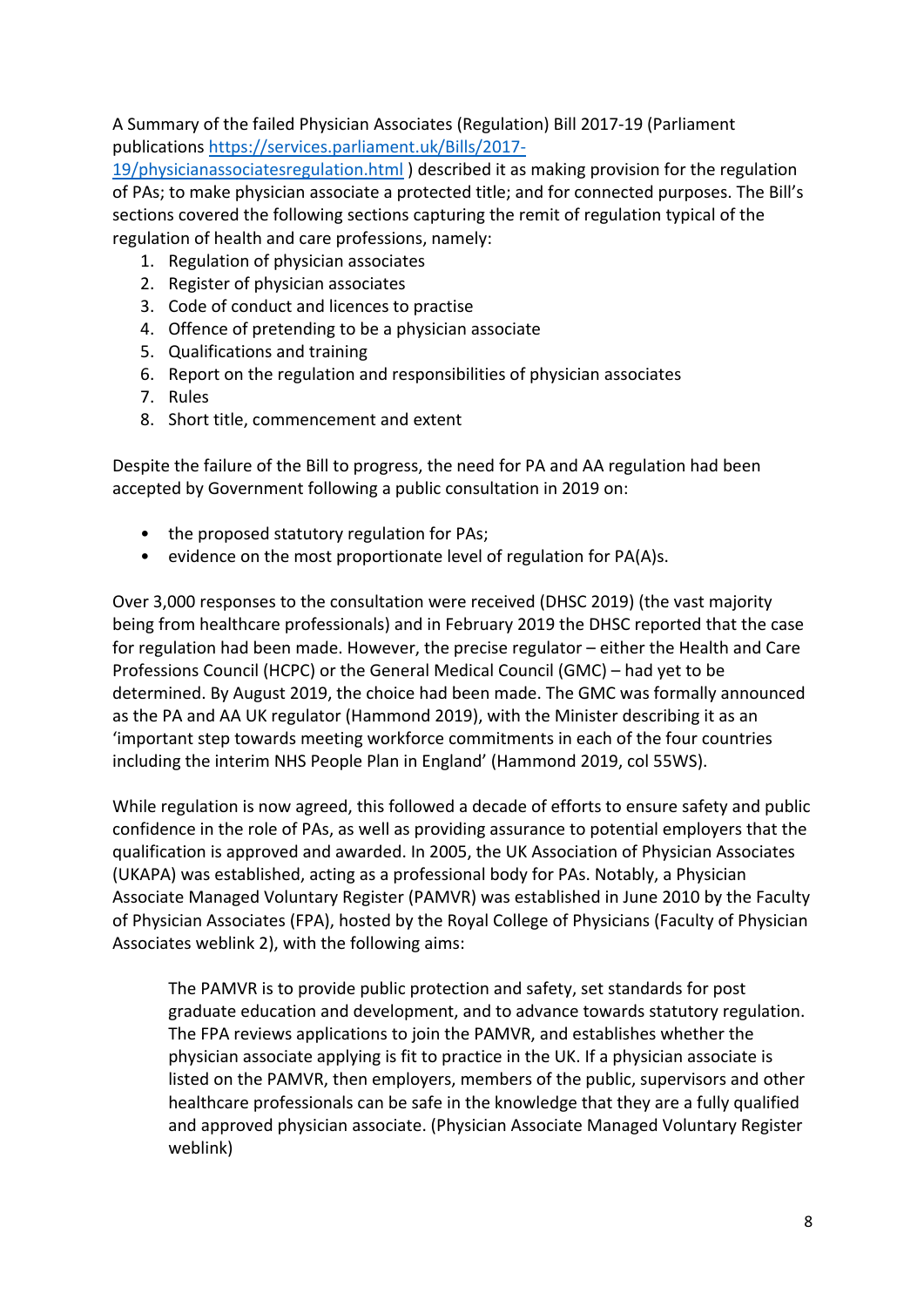In Wales, a Physician Associate Governance Framework (NHS Wales 2018) was developed to provide an assurance mechanism to Health Boards/Trusts, managers, staff and patients. At the time of writing (Autumn 2020), PAs must complete 50 hours of Continuing Professional Development (CPD) annually to maintain their PAMVR registration.

#### **This review**

We conducted a rapid review (2019- 20) of the evidence to establish the likely impacts of regulating PAs and AAs, and options on the parameters of a possible longer-term evaluation. Specific research questions included:

- What are the possible impacts of regulating PAs and AAs?
- What are the options for a longer-term (2-3 years) evaluation of the impact of regulating PAs/AAs in the UK?
- What does international evidence tell us about impacts of regulating PAs?

This rapid review followed the guidance set out by Varker and colleagues (2015) which stipulated three main phases as helpful; these are summarised in Figure 1 below.

Figure 1: Summary of the three phrases of a rapid review (Varker et al. 2015, page 1200)

| <b>Development Phase</b> | 1. Review initiation (forming a team and<br>needs assessment) |
|--------------------------|---------------------------------------------------------------|
|                          | 2. Question development                                       |
|                          | 3. Methods development                                        |
|                          | a) develop inclusion criteria                                 |
|                          | b) search strategy                                            |
|                          | 4. Information retrieval / management                         |
| <b>Processing Phase</b>  | 5. Screening step 1 of 2: titles/abstracts                    |
|                          | - retrieval of papers -                                       |
|                          | 6. screening steps 2 of 2: full paper                         |
|                          | - Data abstraction $-$                                        |
|                          | 7. Assess the quality of the evidence                         |
| <b>Reporting phase</b>   | 8. Report results                                             |

The research question was developed using the PICO framework (Population, phenomenon of Interest, Context, and Outcome; Glasper and Rees, 2013). For this review, these were: P – physician associates (PAs) and anaesthesia associates (AAs),

- I regulation
- C UK NHS and international evidence on regulation
- O regulation impacts.

We searched a range of databases, including EMBASE, MEDLINE, PsychInfo; Global Health; Social Policy and Practice; Web of Science; ASSIS; NHS Evidence; Scopus; PubMed for relevant publications, and searched Hansard.

#### **Findings**

Figure 2 represents the papers identified through systematic searching of databases and harvesting of relevant reference lists.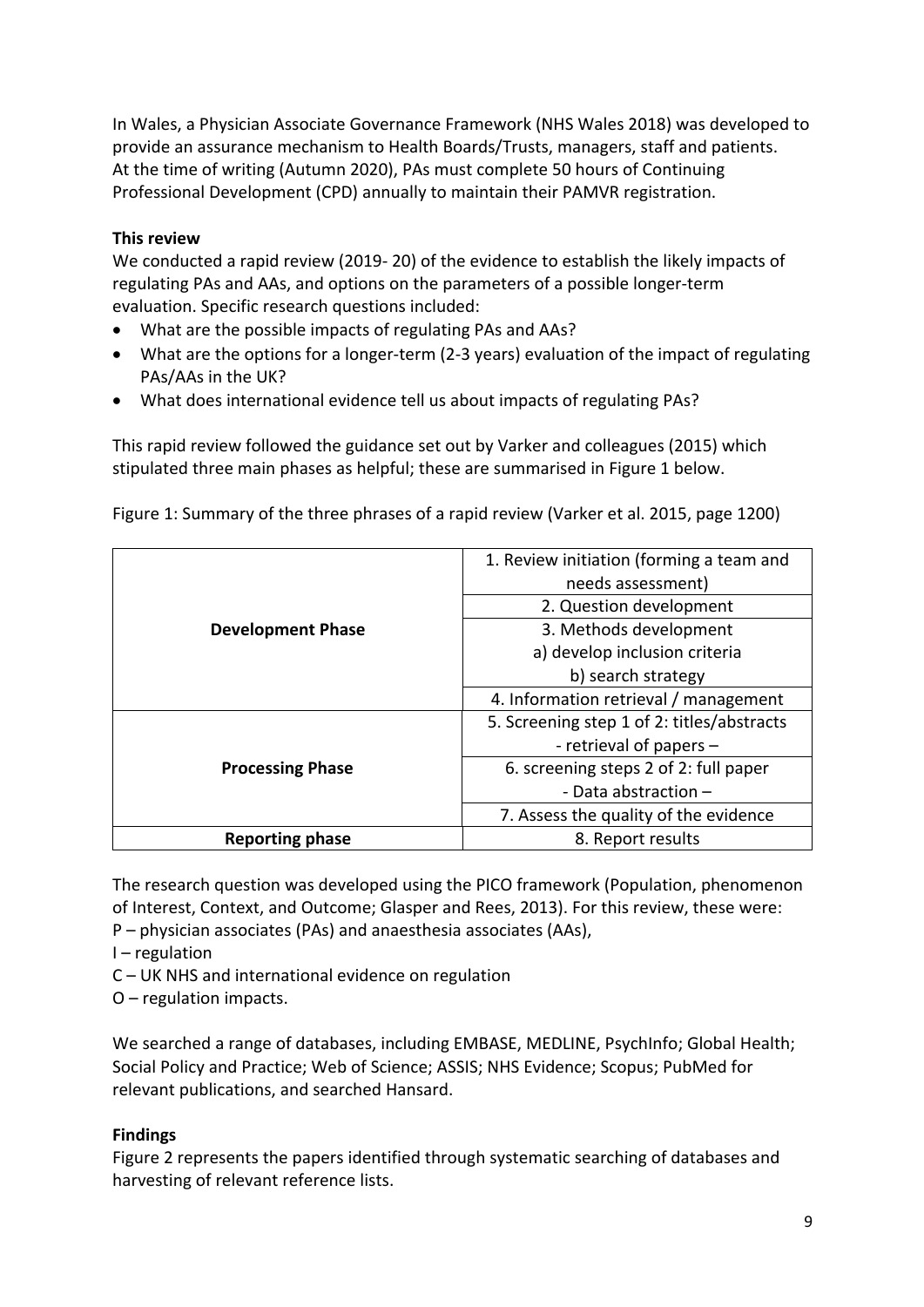A total of 53 papers were included in this review. Eleven of these were commentary pieces, editorials or letters capturing and reflecting on current views of the healthcare community at that present time. Two large-scale empirical UK studies by largely the same group of investigators, one set in primary care (Drennan et al. 2014) and one in hospitals (Drennan et al. 2019), produced seminal reports as well as several papers (six and four respectively) that are all included in this review; however, the main report is cited where relevant. A further nine empirical studies were included, and the remaining are official documents produced by the Department of Health and Social Care (formerly Department of Health), its arms-length bodies, or the NHS.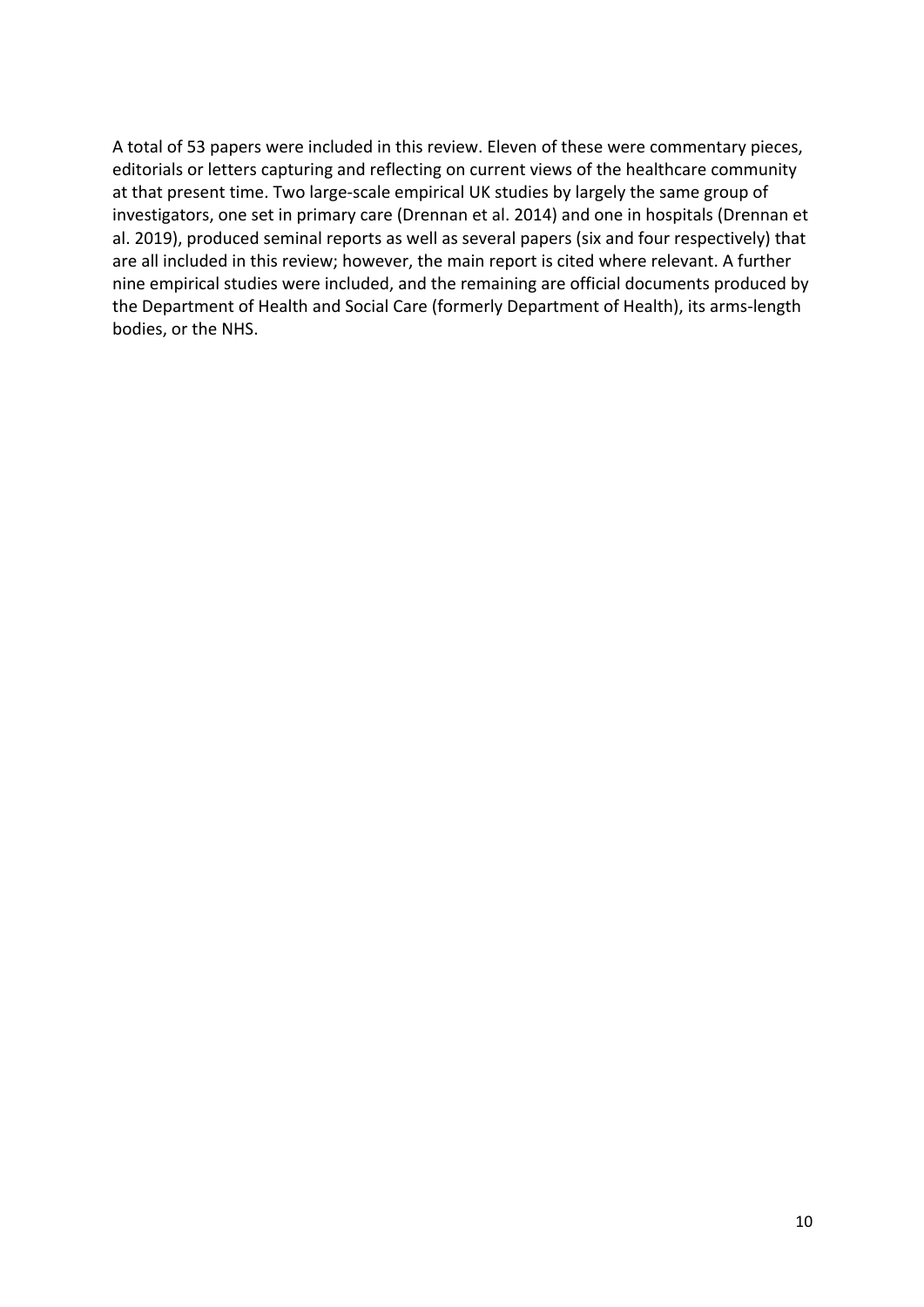#### Figure 2: Flowchart of papers identified through systematic searching

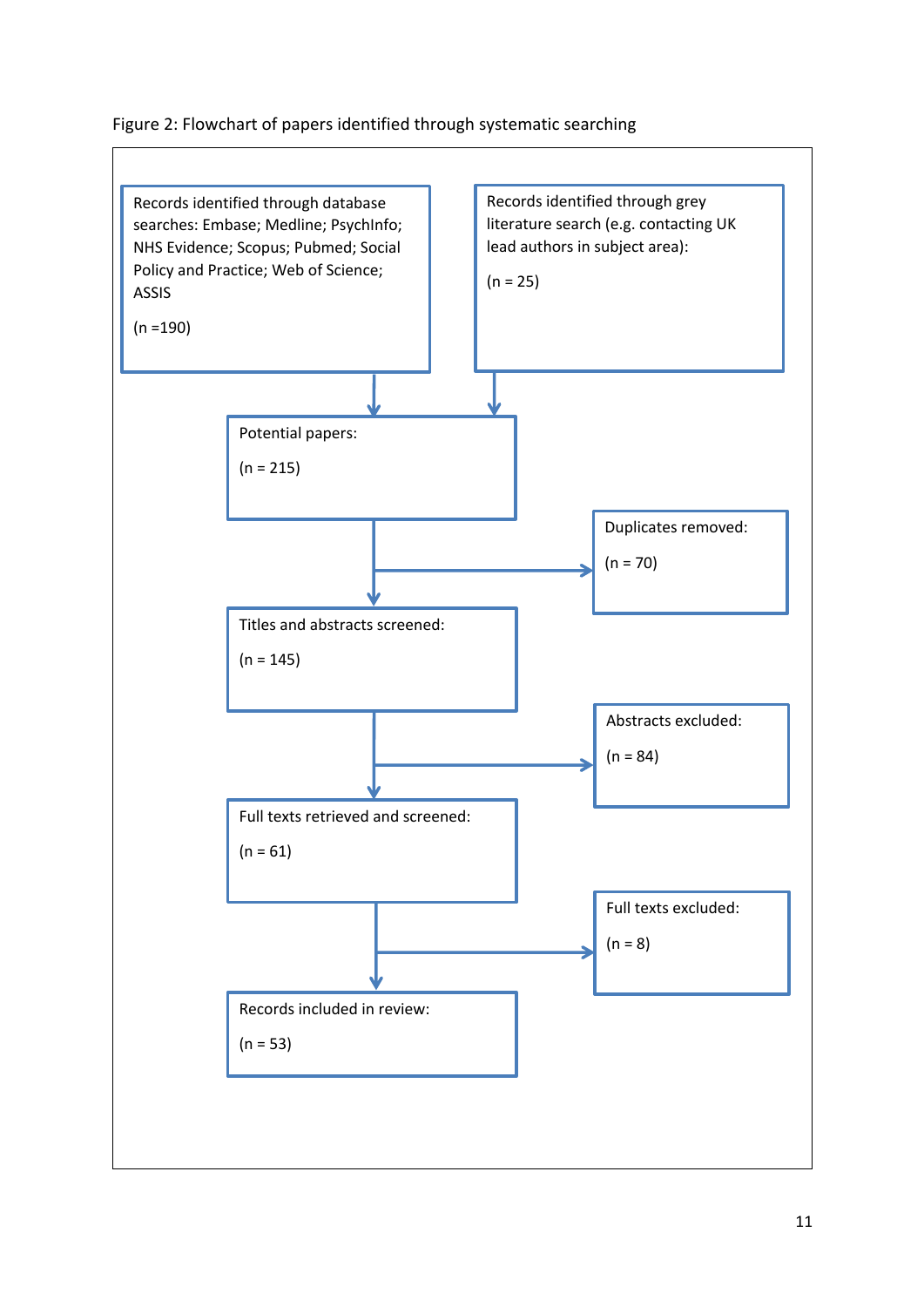#### *Reactions to regulation of PAs and AAs*

'The lack of statutory regulation is a major barrier to physician associates' effectiveness' declared Szeto, Till and McKimm (2019). Others have argued that current legal frameworks may be limiting PAs' effectiveness and potential contribution to the NHS as they are not permitted to prescribe medication or request ionising radiation (X rays and CT scans) and need to check activities with a supervisor. This is not a recent claim. Farmer and colleagues (2011) had warned that the lack of statutory regulation in the UK would be a barrier to PAs' effectiveness. In addition, Hodgson (2014, page 219) suggested that registration would 'protect the public from alternative, potentially less stringent, models of PA training' which he said might be established.

Writing about this, the Editor-in-Chief of the *British Journal of Nursing* (Peate 2018) observed that 'statutory professional regulation offers a level of assurance that can deliver increased public protection' (page 1215). Similarly, a PA, who is a regular blogger (with the name of Jim) on the site of a company providing PA training, supported the commitment to regulation, stating 'I firmly back regulation to ensure quality standards are maintained for PAs, and only qualified PAs, that is those who have passed both components of the national exam, are working under the PA title' (Jim 2019). However, as Jim noted, such regulation would not necessarily address all the calls for rights to prescribe and suggested that continued attention was needed to this area of practice and authority. Curran and Parle (2019) likewise maintained that while professional regulation is an urgent need, subsequent consideration of how PAs can attain the right to prescribe will be needed (page 311).

Other PAs have also articulated the possible positive impacts of regulation noting its value in protection of title, accountability, consistency, and public protection and confidence:

Regulation, it is expected, would lead to physician associates being given the power to prescribe – on completion of additional training – as well as bring protection to the title. Jeannie Watkins, a physician associate who […] was one of the first qualified in the UK, has worked both in primary and secondary care and is now president of the faculty board, says: "Professional regulation is vitally important; it would protect the physician associate title and provide the legal and professional accountability and authority for the standards of behaviour, competence and education that they must meet. This will mean that the public are appropriately protected, and encourage public and professional confidence in the role. … Regulation will make a huge difference, we can then work towards prescribing rights. This will also give us the assurance that all physician associates are working to the same framework, the role is standardised and that the physician associate title is protected. (NHS England https://www.england.nhs.uk/gp/case-studies/the-physician-associate-will-see-younow-new-role-to-assist-patients-in-primary-care/ )

Other possible impacts relate to patient safety concerns owing to the context in which PAs may be working with vulnerable people and on their own with them, thus posing 'high potential risk' to patients. Such factors led the DHSC to distinguish PAs from other MAPs which it decided not to regulate (DHSC 2019).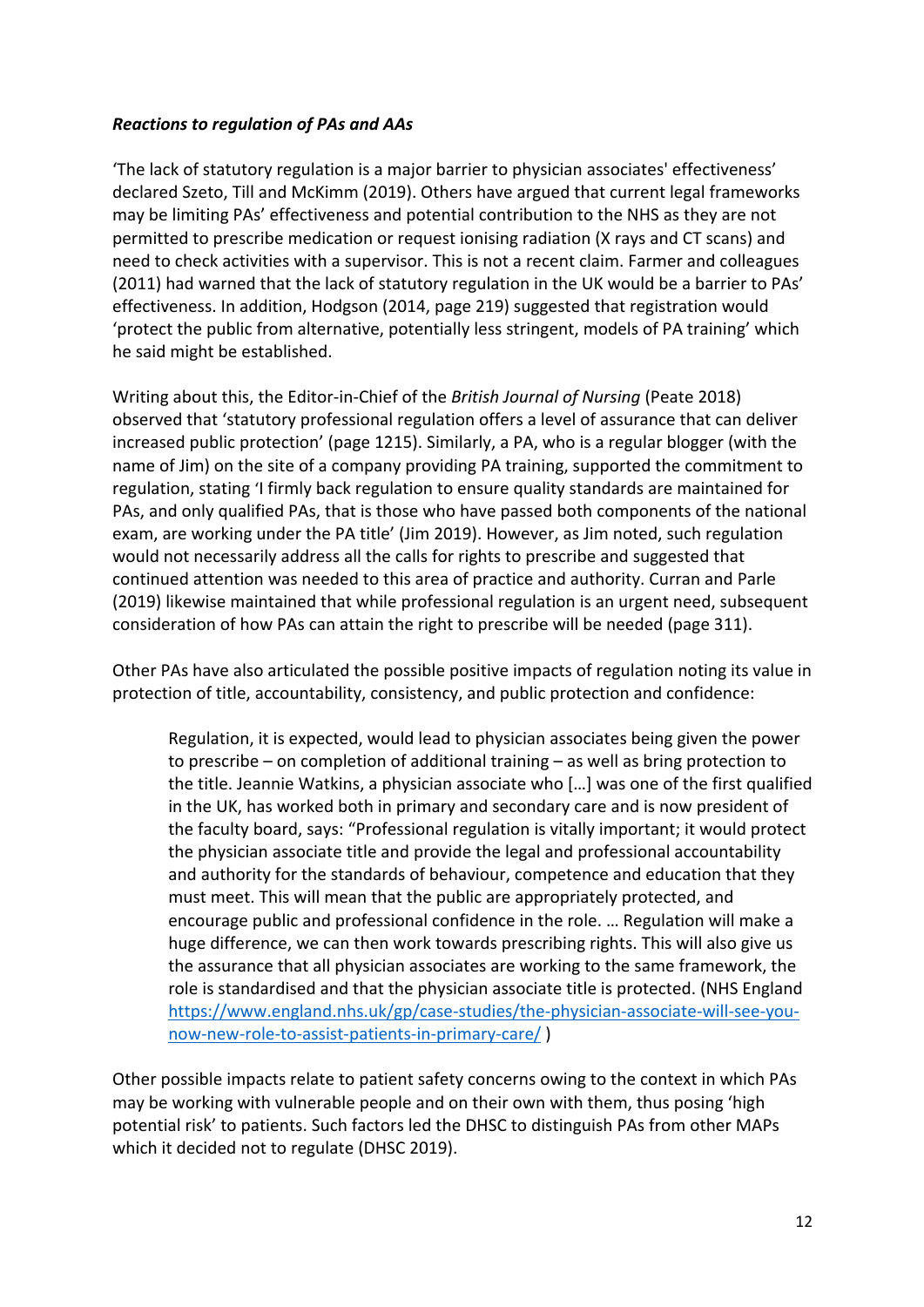Regulation may enhance confidence levels in PAs. Nelson and colleagues found that PAs were least experienced clinically (in a comparison study with two other new 'non-medical' roles, Assistant Practitioner and Practice Pharmacist), although many reported feeling less confident in general practice compared to secondary care placements, perhaps due to the independent nature of work in the former (Nelson et al. 2019). Some reported that they did not feel their two-year course and the short placement design of the PA scheme equipped them adequately (ibid.).

In summary, several potential policy goals of regulation have been highlighted, including increasing public confidence in the role, public protection and safety, and protection of title and accountability, as well as benefits to the development of PAs in enabling and requiring regular accredited (linked to regulation imperatives) continuing professional development (CPD) (Drennan et al. 2019a).

#### *The regulation decision*

In August 2019, NHS Employers declared:

We welcome this news and fully support the regulation of these roles. It will provide a standardised framework of governance and assurance for clinical practice and professional conduct to enable these healthcare professionals to make a greater contribution to patient care. (NHS Employers weblink 2)

Announcing the agreement of the GMC to take on the regulation of PAs and AAs in the House of Commons, the justification for this was summarised by the Minster of Health, Stephen Hammond MP, who stated:

Regulation will enable these groups to work to their full potential and provide the very best care to patients as part of a multidisciplinary clinical team, contributing to the development of a safe and flexible workforce. This is an important step towards meeting workforce commitments in each of the four countries including the interim NHS People Plan in England. (Hammond 2019, col 55WS)

While much of the debate over regulation mentions PAs, the largest group, the FPARCP highlighted that there are differences between PAs and AAs:

We are really pleased that the GMC have made clear that while they have been charged with leading the introduction of regulation for PAs their ethos, as we move ever closer to regulation, will be one of co-creation. This ensures that we create a regulatory approach which is fit for the future and one that understands the nuances between the two roles (PAs and AAs). (Faculty of Physician Associates weblink 3)

Finally, while PAs and AAs are to be regulated, Briffa (2019b) argued that regulation could have included greater professional oversight of other MAPs, such as surgical care practitioners, and their omission was a missed opportunity. As noted above, these professionals were not included in the plans to regulate PAs and AAs (see DHSC 2019).

#### *What would regulation achieve? What metrics are we expecting to change?*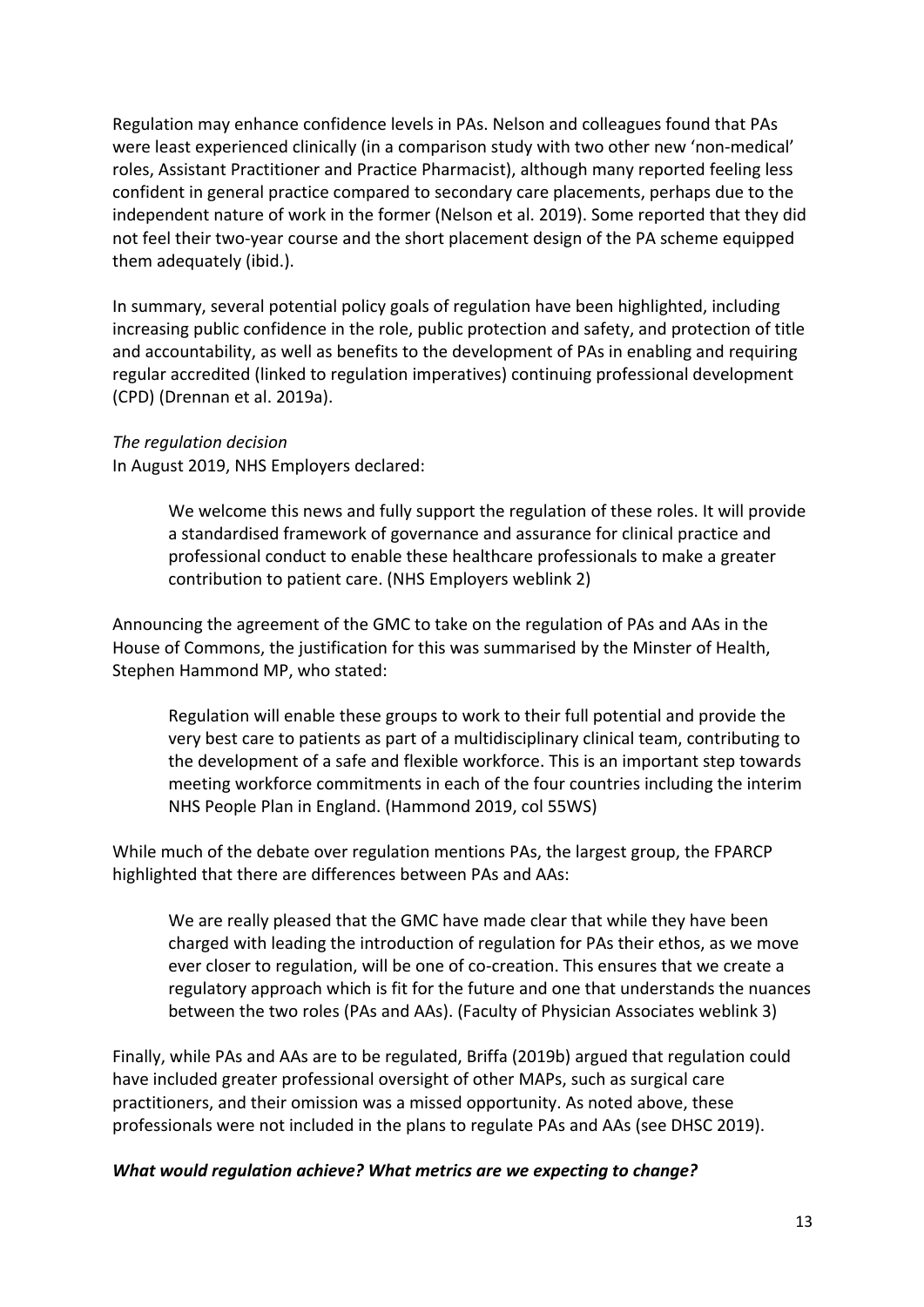#### *Prescribing rights*

The inability of PAs being able to prescribe medication and request ionising therapies was seen as a huge stumbling block to their effectiveness and in turn their ability to be employed (Drennan et al 2019 a/b). Although Drennan and colleagues (2019) observed that the restrictions on PAs' role were more apparent in some specialities than others; they nevertheless argued that the PA role in hospitals could be better optimised with an appropriate level of regulation, giving PAs the authority to both prescribe medication and request ionising radiation, as well as undertake complex medical procedures (e.g. inserting a chest drain) (Halter et al. 2017c; Drennan et al. 2019a/b).

The statutory regulation of the PA workforce will have to be followed by further consultation before any responsibility for the supply of medicines or prescribing is added to the role. Changes will require amendments to the Human Medicines Regulations (2012). Such changes may benefit patients, reduce doctor workloads, but potentially increase risks associated with all medicine provision. Consultation will surface other possible outcomes. Registration and possibly thereby assigning PAs with rights to prescribe medication are described as potentially conferring a new status to the role, thereby highlighting the longheld view by some, that PAs may offer a realistic solution to some of the workforce challenges currently faced by the NHS (Ross et al. 2012). It is suggested that the potential impact of PAs being able to prescribe may be felt in out of hours services and in-home visits where the lack of immediate access to a prescriber is described as acutely felt (Farmer et al. 2011; Halter et al. 2017a).

#### *What can be measured or assessed?*

A multi-method study would address prescribing patterns and clinical impact or outcomes, with exploration of costs and risks (building on the work of Halter et al 2020, for example). It would be sensible to engage with pharmacists and patient safety experts to build up metrics. Examination of problems brought to the attention of the GMC would be another source of data to consider possible mentions of medication errors or similar. Studies would need to address both primary, secondary and hospital settings.

#### *Employment*

Drennan et al (2019b) suggested lack of regulation [and 'attendant lack of authority to prescribe medicines and request ionising radiation' (such as chest x-rays and CT scans)] was an inhibiting factor for Trusts in employing PAs. They concluded from their multisite hospital-based study of PAs:

Their utility in the hospital setting is unlikely to be completely realised without the appropriate level of regulation and authority to prescribe medicines and request ionising radiation within their scope of practice.

Earlier, Williams and Ritsema (2014) had concluded from their survey of all known PA supervisors conducted in late 2012 that, despite positive feedback about PAs, the unregulated status has meant more caution in using PA staff to their fullest potential. This, along with some general reluctance and caution as noted in the debates above, may change with regulation providing PAs with more confidence and effectiveness in the workplace.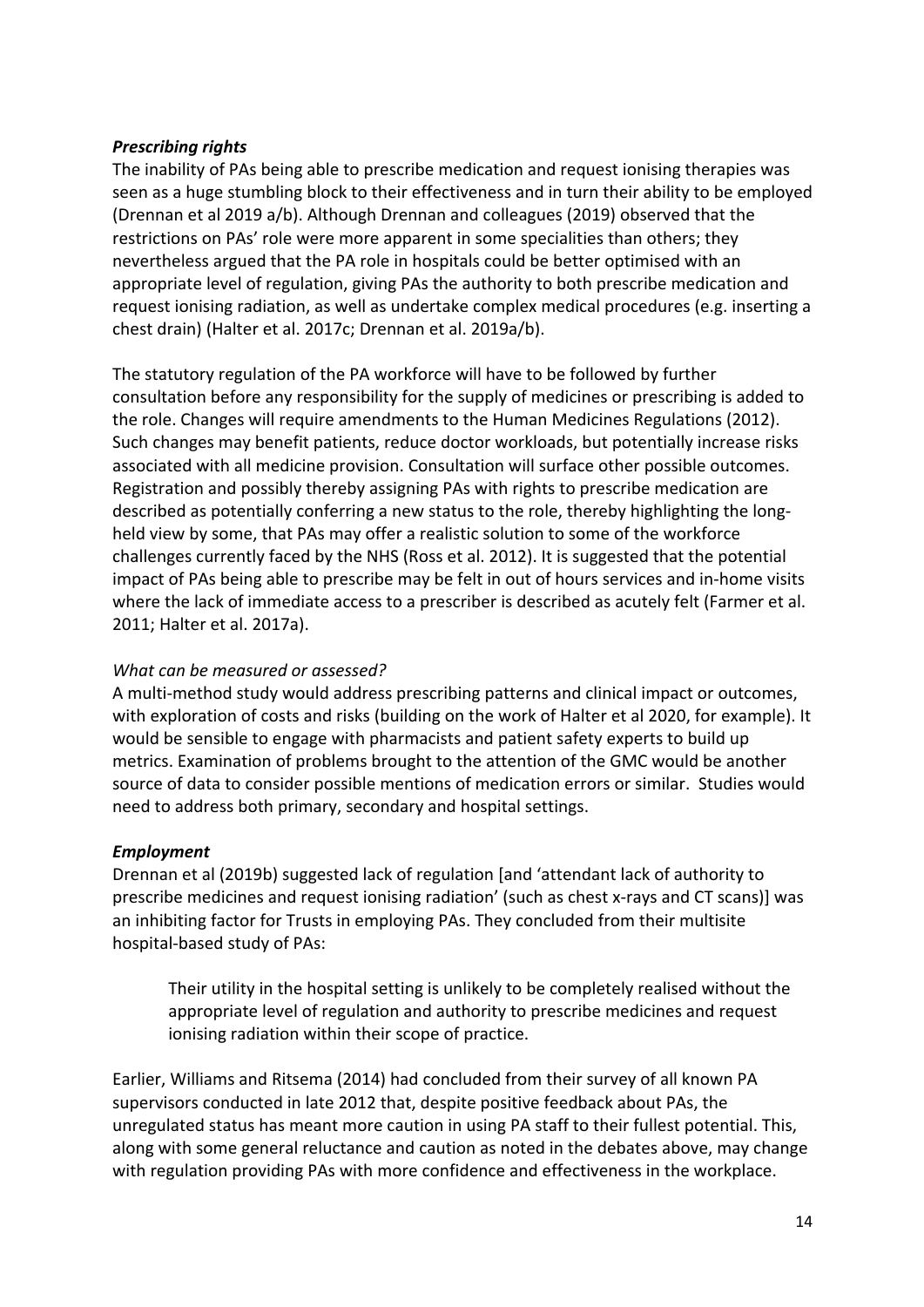In primary care, PAs who can prescribe may have greater scope to address patients' needs and thus be highly employable. Anecdotal views on this are mixed, as PAs may take a longer time to see a patient (even with a minor problem), which may negate any time or cost savings arising from fewer interruptions to senior doctors for approvals and supervision (as suggested by McCartney 2017). However, the powerful evidence from Drennan et al (2015) found that PA consultations for same-day appointments in general practices in England resulted in similar outcomes for similar consultations by GPs at a lower consultation cost. They suggested that deploying PAs to see patients who were aligned with their expertise, while freeing up GP time to see to more complex cases, was a realistic step forward (Drennan et al 2015; de Lusignan et al 2016; Drennan et al 2017a). A very large US study comparing Nursing Practitioners (NPs) and PAs with primary care physicians found outcomes for patients were largely comparable, and suggested that it may be cost-saving to employ PAs and NPs rather than primary care doctors who are hard to recruit to health centres (Kurtzman and Barnow, 2017). They observed 'our findings should heighten policymakers' confidence in the contributions of NPs and PAs to high-quality care and inform their decisions regarding occupational licensing and regulation, payment reform, and health professions' education' (page 620).

King (2019) argued that not regulating would hamper the progression of PAs into becoming senior decision-makers, which would ultimately be a waste of their expertise and experience gained on the job. She felt that challenging traditional medical hierarchies to ensure that patient care remained at the centre of their work was necessary for PAs' advancement.

#### *What can be measured or assessed?*

The composition of a professional register and the workings of registration lend themselves to study, particularly over time, to see how these processes are embedded in everyday practice and any long-term impact. There will be scope to work with the GMC to consider the uses of the register's data and possible comparisons with other registrants. The scope for analysis of the Electronic Staff Record in the NHS is considerable when addressing matters such as movement between employers, progression, drop out, pay and pensions.

Data from and about educational providers do not appear extensive and would be important to consider in terms of entry requirements, placements, educational effectiveness, quality, and student experience. Despite the importance of international exchange in the history of PAs the current impact of proposed migration rules does not appear to be widely canvassed.

#### *PA integration into the NHS workforce*

The lack of regulation of PAs was proposed by some stakeholders as having a significant inhibitor on PAs' ability to engage in team-work and skill mix, thereby compromising their successful integration into the workforce (Williams and Ritsema 2014; Halter et al. 2017b; Wheeler et al. 2017; Halter et al. 2018). However other studies of the views of the wider healthcare team suggest that lack of familiarity with PAs in settings where they have not previously been deployed also plays a part in uncertainties about their role and capability (Roberts et al. 2020).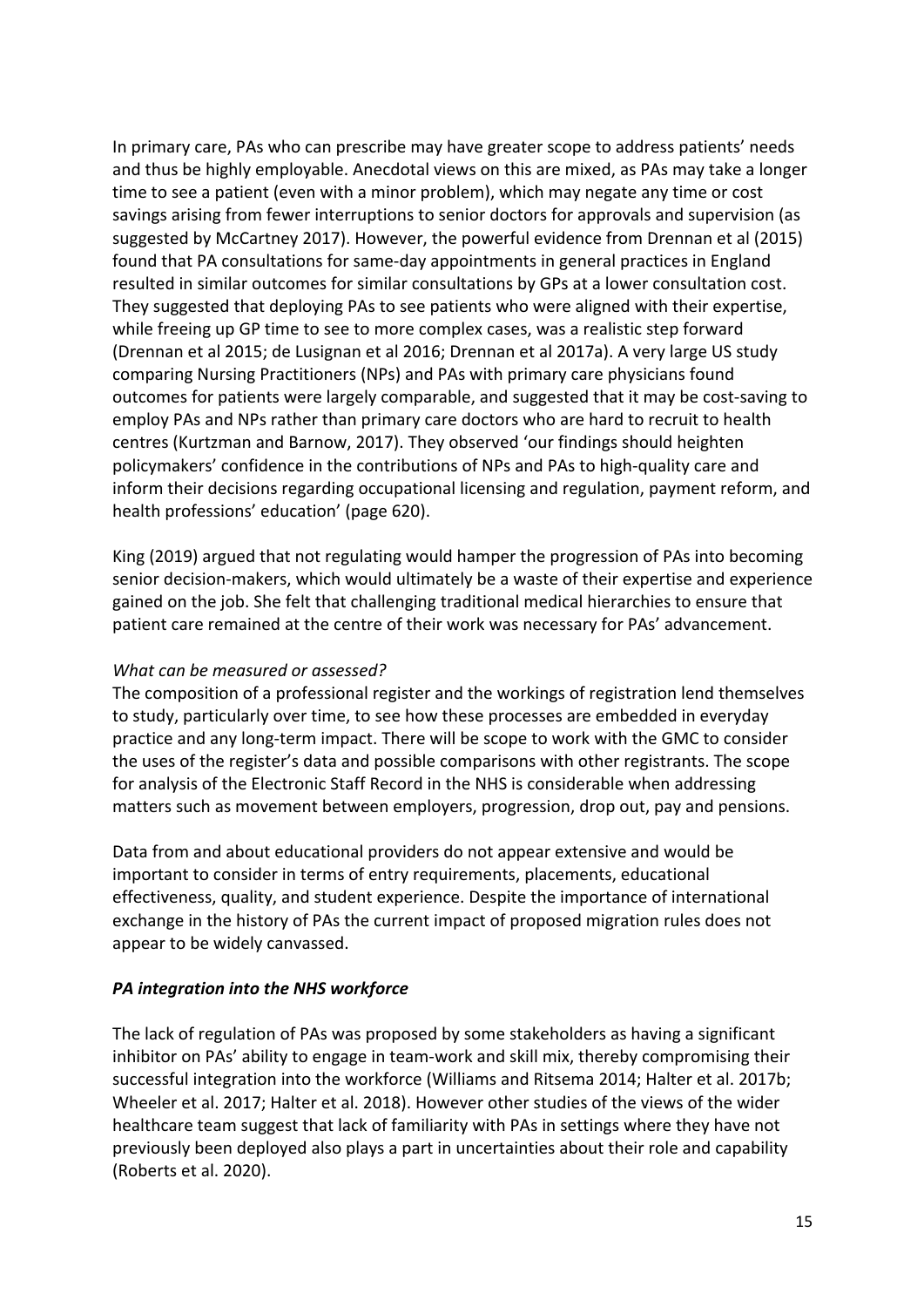In a comparison study with other 'new non-medical roles' in primary care (Advance Practitioner, Practice Pharmacist), the PA role was the least familiar and trainees reported in qualitative interviews that some primary care practices were unclear how to place PAs, as they were a new role and lacked 'an existing point of reference' (Nelson et al. 2019). The level of ambiguity made it further challenging to inspire confidence in the role (ibid.). Some have argued that there is an overall need for clarity about all non-medical practitioner roles (MPAs) in terms of titles and job descriptions to ensure effective workforce integration (Abraham et al. 2016). Uncertainties over their identity, and some negative experiences in the workplace, meant that many identified with doctors according to a recent study (n=19) that also found that PAs were considering moving into this profession (Brown et al. 2020b). A larger study of 89 first year trainee PAs also found that they experienced a lack of understanding around the PA role in clinical settings (Howarth et al. 2020).

Some doctors, especially junior doctors, are reported to be very concerned about the role of PAs and how they fit into healthcare teams (see above), and feel that their roles and rotas should be clearly defined so they complement and not substitute for doctors with medical degrees (Mahase 2019). Regulation may go some way towards equipping the PA role with higher profile, and their work across traditional role boundaries may enhance integration (Jackson et al. 2017; Drennan et al. 2017b), and potentially create sustainable team dynamics (Malik 2019). Whether PAs will complement and not substitute for doctors remains a concern for some (Mahase 2019) and may be one question area that will impact on their effective workforce integration (McKimm et al. 2018).

#### *What can be measured and assessed?*

At the level of employers and teams (national data have been covered above), there is the potential to build on Drennan and colleagues' studies (2015; 2019a) as baseline and to replicate methods so that comparisons are feasible and valid. Their studies have also drawn on clinical data (Halter et al. 2020) providing other sources of evidence about comparisons with certain doctors. Other reports suggest the value of PAs in holding part of the organisational/service memory that doctors on rotation do not (Kim and Bloom 2020). There may be data from GMC hearings or referrals about the context of any possible concerns and complaints about PAs, following the current work of the Nursing and Midwifery Council (NMC) to take notice of contexts when considering such matters. The work being done by Health Education England and others on PA and AA development to increase the numbers of PAs through education support allowances and so on, could be addressed as an example of policy implementation to distil its learning and possible messages for other developments in new workforce roles. Exploration of the student profile and registrant data may help see if applicants to PA training are similar or different to other pre-qualifications healthcare professionals. The career progression of PAs remains underexplored.

#### *PAs and patient trust*

The NHS has generally assumed that the PA role will provide continuity of care to patients (Jackson et al. 2017). Although the definition of what counts as 'effectiveness' remains to be interrogated, according to Halter and colleagues (2017a), PAs are reported to be generally welcomed by patients in primary care, particularly if patients are provided with information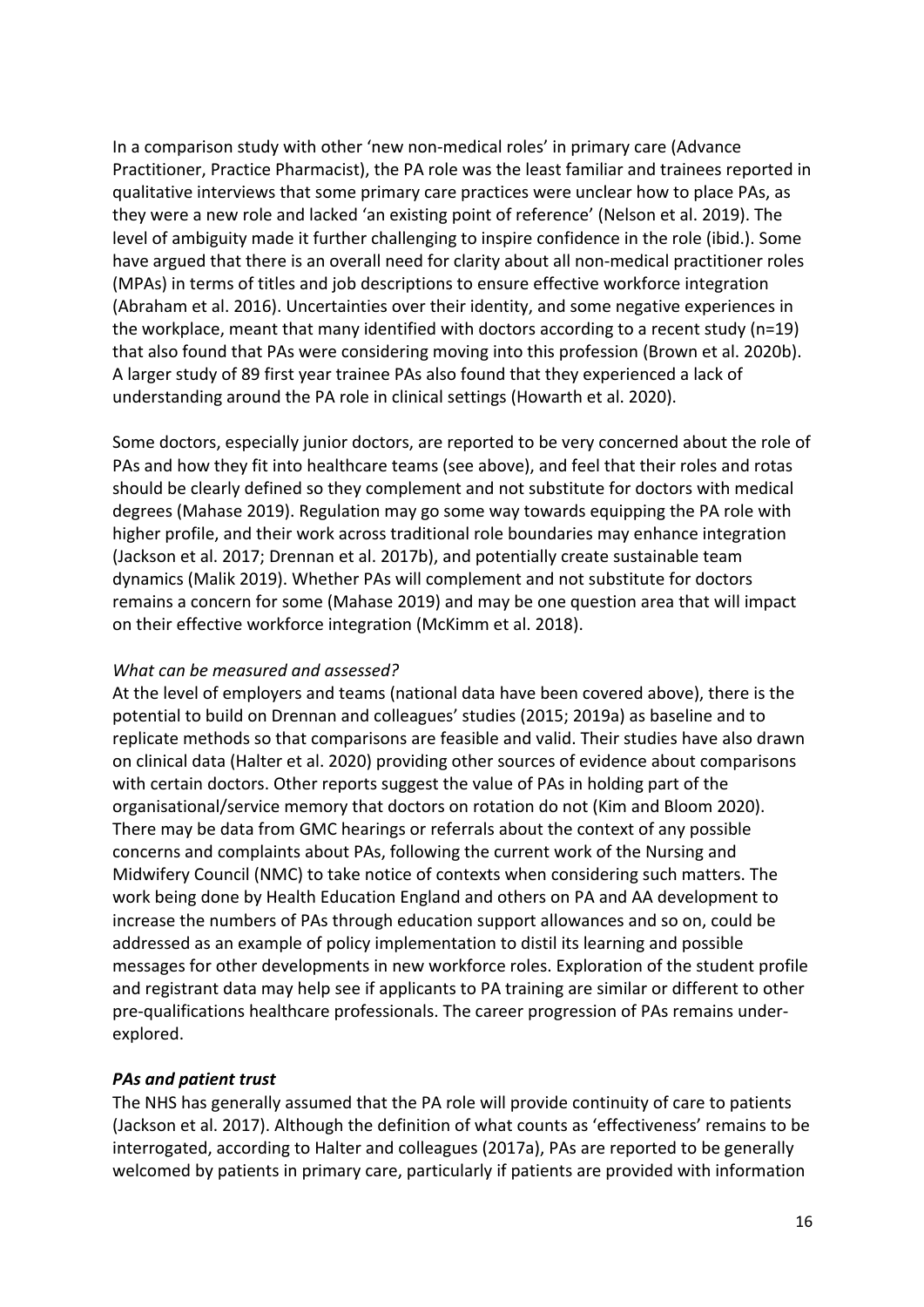and clarity about their role. The underlying reasons for these generally positive views about PAs were not always clear to the researchers (ibid), and perhaps require further investigation. Drennan et al (2019a) interviewed patient representatives in hospital settings, most of whom expressed an expectation that PAs/AAs should be regulated like other medical professionals such as GPs; future studies may pick up on this expectation. One study (Zaman et al. 2018) from England has recorded very high levels of hospital patient satisfaction with PAs, with patients commenting favourable on their attitudes, professionalism and medical knowledge.

Similarly, from the hospital patient point of view, Drennan and colleagues (2019a/b) reported positive patient satisfaction from two international studies set in trauma and orthopaedics settings. An earlier large US study (Dill et al. 2013) provided evidence that many health care consumers (patients) were familiar with PAs and nurse practitioners and were happy with them. They contrasted this general acceptance with State disputes over 'scope of practice'. Such studies share a common feature of not distinguishing PAs from other allied practitioners (in the UK context MAPs) and generally making comparisons of them with physicians or family doctors. This may indeed be how many patients see the world. More precisely, therefore, Kartha and colleagues (2014), when comparing nurse practitioners and PAs in acute hospitals, reported: 'Patient satisfaction is a complex amalgam of various factors including patient expectations, sociodemographics, emotional and physical state, quality of care, and physician communication'. In primary care settings in the NHS, Cottrell et al. (2020) reported that most patients did not understand the PA role; a finding also made in respect of some primary care staff such as receptionists.

#### *What can be measured and assessed?*

In a regulatory context, patient trust may be enhanced, although other studies of professional regulation generally find that most people are unaware of professional regulation (see for example, over social work, DHSC 2018). In the DHSC (2019) consultation, while there were over 3000 responses, only 18 % were from people who were not professionally associated with the role or similar. There may be scope for working with local bodies such as Healthwatch to consider their views as well as discussions with patient representative bodies. Any larger evaluations may wish to consider how to address concepts of trust of healthcare professionals amid wider social attitudes and in a post-regulatory context these would need to address similar challenges faced in other studies that sought patient views (such as ability to complete measures and the importance of organisational contexts that promote PA continuity).

#### *Regulation costs*

While it is generally considered that PAs are likely to be cost-effective for employers (Halter et al. 2017c), cost-effectiveness in respect of one form of regulation over another is generally not a policy goal associated with regulation processes or decisions about where the costs of regulation will fall. There may be opportunities to learn from whether paying registration fees for employees is a recruitment or retention incentive for NHS employers with specific shortages. The costs of Continuing Professional Development (CPD) activities for PAs do not appear to have been considered, or their effectiveness.

#### **The expansion of regulatory responsibilities**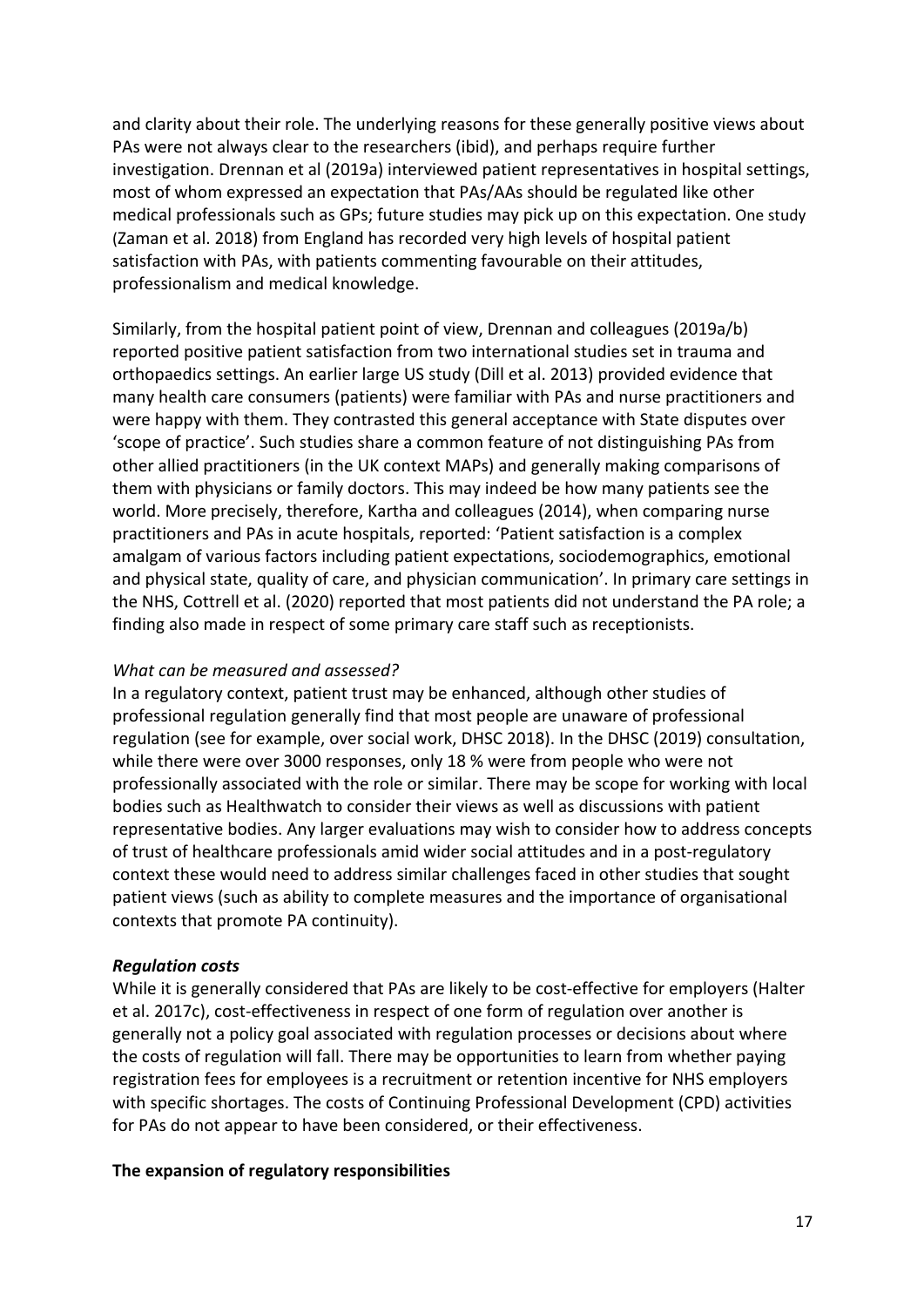As Una Lane (2019), head of the General Medical Council (GMC), observed about the registration of PAs and AAs:

This is the first time in our 161-year history that we've taken on the regulation of new professions, so we'll need to introduce some new processes. This isn't going to be a cut and paste approach, but we won't reinvent the wheel unnecessarily. Where processes and guidance work for both doctors and associates, we will apply that consistently. (General Medical Council UK weblink)

She stated that the process of registration would be easier for those already on the voluntary registers; that there would be no cross-subsidy from doctors' fees and that the process of registration would be based on a set of principles that will underpin a proportionate approach to regulation. Furthermore, PAs/AAs will be treated with the 'same esteem' accorded to the other registrants with the GMC. The GMC was reported to be scoping out the process with the Department of Health and Social Care in February 2020. These commitments from the GMC may be worth considering.

#### **What is the international evidence of regulation?**

As Hooker (2020) noted, PA roles vary widely internationally and 'are expanding in ways unpredicted' (see also Kartha et al. 2014) but they may come from different professional backgrounds (or none). In Israel for example, PAs are recruited from the paramedic workforce. A first cohort of PAs in Israel was run by the Ministry of Health 2016-2017, with 34 PA trainees, mainly to work in emergency departments. Surveyed at the start and end of their training, Maoz-Breuer and colleagues (2019) found that the subject of their limited authority was emerging as a 'substantial difficulty for the new PA trainees' and advised the Ministry to explore this perceived problem and create a uniform policy on it.

In Germany, a study of GPs' use and attitudes to VERAHs ('healthcare assistants in the family practice' which the authors considered had similarities to PAs internationally), described VERAHs as already part of the healthcare workforce (Mergenthal et al 2016). The VERAH qualification may be undertaken by those who have already undergone three years of vocational training (much of this in practice) to become a health care assistant. After two years in post, HCAs can undertake the VERAH qualification (at a cost ranging from €1850– 2600). They are deployed variously in primary care with the GP remaining legally accountable for their work. This study indicated the complexities of making international comparisons among practitioners who may initially be thought similar to PAs (Mergenthal et al 2016).

PAs in the US and The Netherlands can prescribe and request iodising radiation (Cawley and Hooker 2013; Netherlands Association of Physician Assistants 2018). There has been consideration of the legal context of regulation in both settings (see Wiler and Ginde (2015) on the impact of state laws in the emergency medicine context). Regulation of PAs in The Netherlands took effect  $1<sup>st</sup>$  July 2018, and evidence here may usefully build on the earlier studies by Timmermans and colleagues (2016) in this national context. The title Physician Assistant in The Netherlands is a protected title restricted to PAs who have successfully completed an accredited Master's degree, Physician Assistant. As from July 2018 each PA is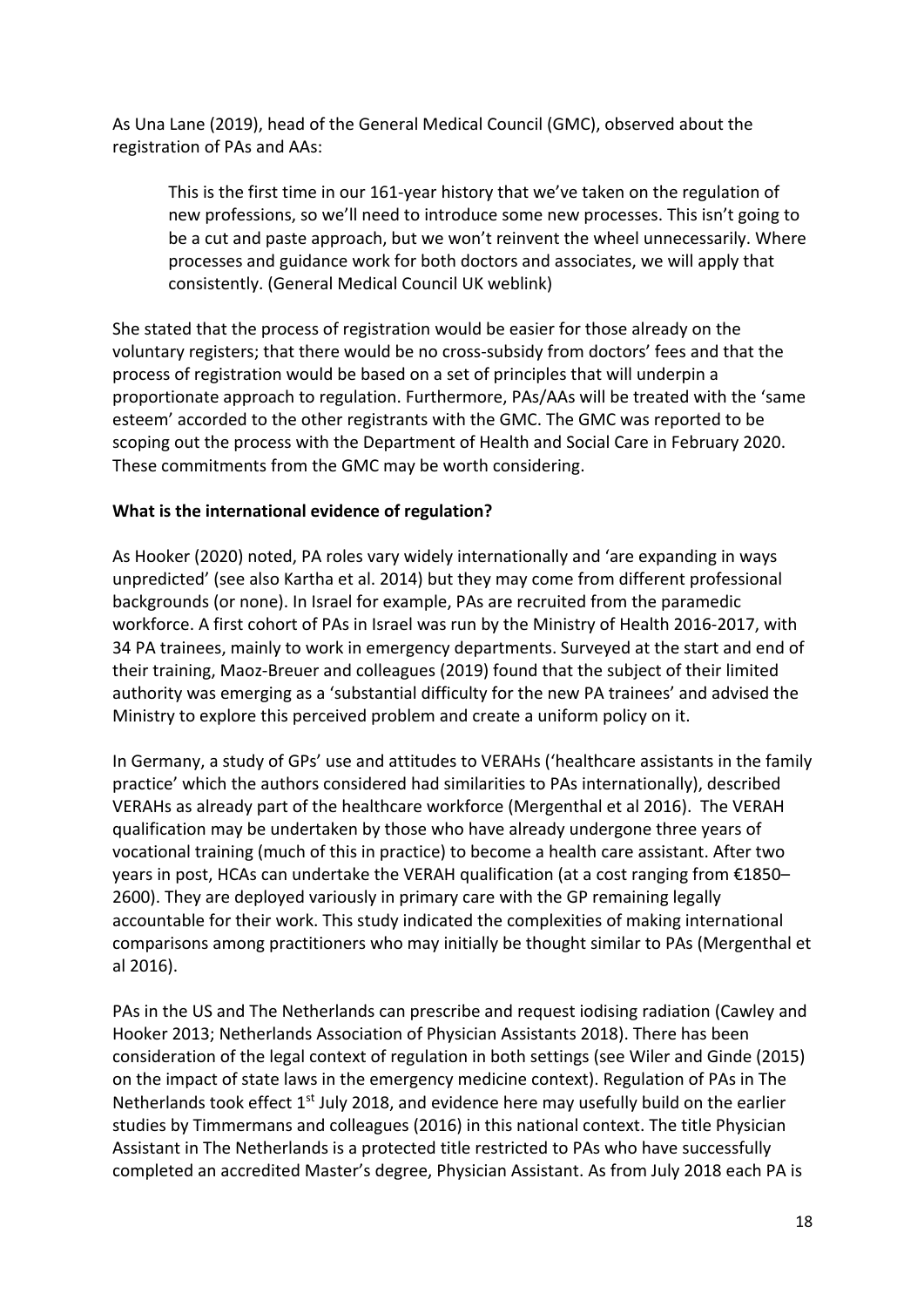listed in a public register. A major evaluation was planned ahead of this move (see De Bruin-Geraets et al. 2014). In reporting its first findings, De Bruin-Geraets et al. (2018) suggested the possibility of making international comparisons using their methods:

Another strength of this study is its potential for crosscountry comparison. The frameworks used for both quantitative and qualitative data are internationally accepted and applied. Besides, the study design captures the impact of the regulation on generic outcome.

Cross-cultural studies of regulation (see eg Bourgeault and Grignon 2013; World Health Organisation 2016) may offer insights but, of course, regulation reflects local contexts, cultures and jurisdictions. In The Netherlands, for example, the extension of regulation included not just PAs but also Nurse Practitioners. Nonetheless, the De Bruin-Geraets et al (2018) evaluation found very positive outcomes of registration (termed full practice authority – FPA):

Informal practice was legalised. The opportunities to independently perform catheterisations, injections, prescribing, punctures and small surgical procedures were highly used. Care processes were organised more efficiently, services were performed by the most appropriate healthcare provider and conditions were met. This led to the recommendation to continue with FPA.

Appleton-Dyer et al (2015) conducted an extensive multi-methods study of the very few PAs in New Zealand. These were employed in four demonstrations sites. In their second phase report, the research team observed general satisfaction with this workforce development, particularly in rural and remote areas with ageing populations. Although this report acknowledged it was not commissioned to address regulation, commenting on regulation it noted:

With the unregulated role of PAs, and the responsibility for patient care residing with the supervising doctor, some degree of caution by the supervision GPs is understandable. Where relationships have been successfully established, there is a tendency for growing levels of delegation to occur; one PA spoke of this developing organically rather than directly negotiated. (page 13)

In this initiative the PAs had been recruited from the US. The evaluation concluded that if there were to be 'home grown' PAs in New Zealand then regulation and medico-legal issues would need to be addressed (page 83).

Likewise, in Canada, where the early Physicians Assistants were recruited from ex-military personnel, some uncertainties about scope of practice and liability were identified in a small study of doctors' views and usage of Physicians Assistants (Taylor et al. 2013). These included questions about 'how to delegate an appropriate level of autonomy, liability, insurance, and the application of medical directives'. The authors concluded that professional regulation of PAs, would likely lead to 'an increased number of employable PAs, and the development of sustainable funding models, (thus) it is likely more physicians will choose to hire PAs in their practices'. The Canadian Associates of Physicians Assistants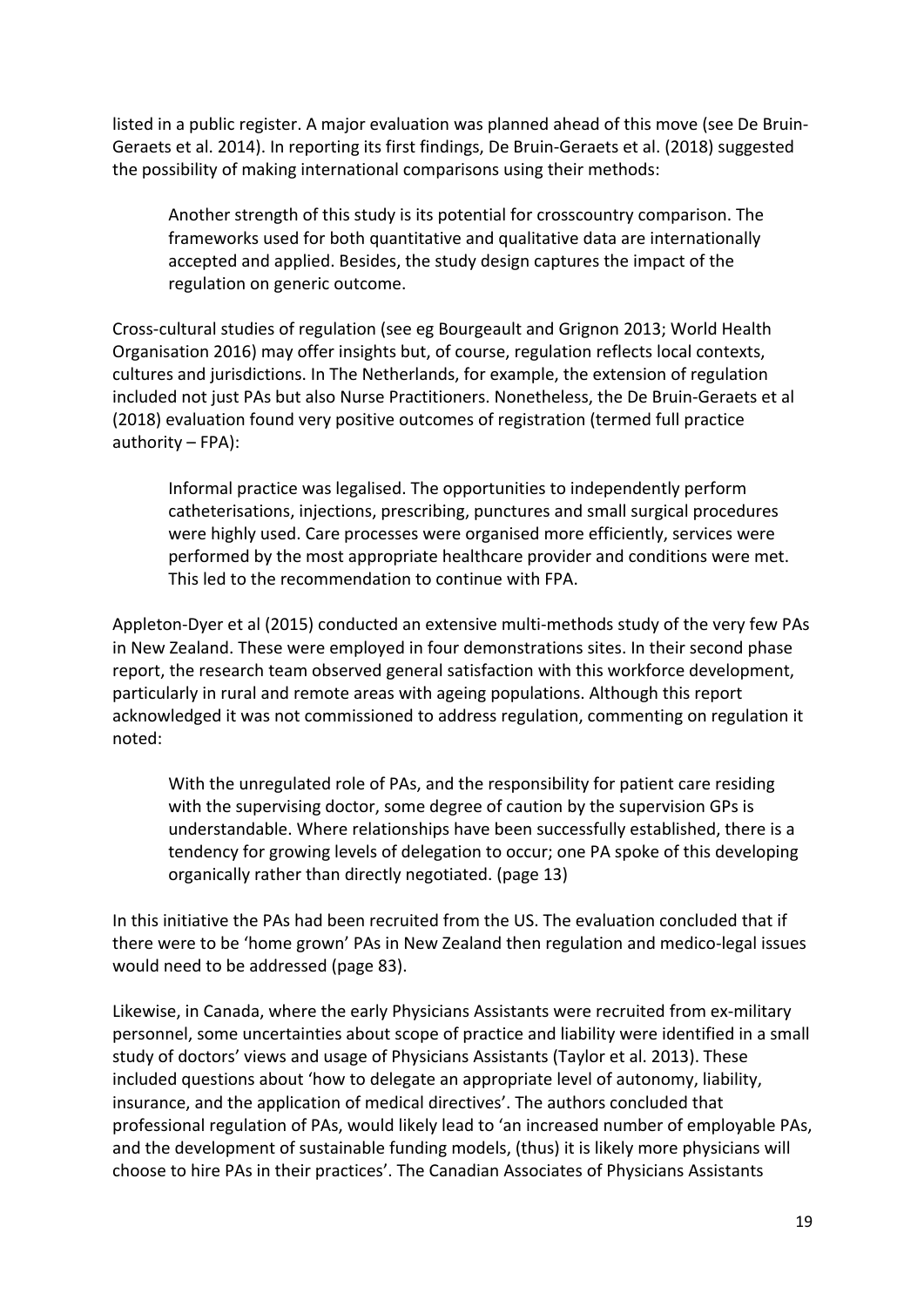(https://capa-acam.ca/pa-employers/legislation/ ) lists early regulatory requirements in Canadian provinces for the nation's approximately 300 PAs, mainly working in the provinces of Manitoba and Ontario. However, a key point of debate in Canada appears to be continuing questions about the necessity of regulation – on the grounds that Physician Assistants do not work unsupervised. In a blog, Physician Assistant Taylor (2014) reported how this was unfolding, with many nursing stakeholders arguing that there was no need for Physician Assistant regulation. She concluded:

With the PA role so new to Canada, and with so many bugs still to be worked out before they are fully integrated, I think it will be decades before PAs in this country demand the kind of autonomy that seems so core to the nurse practitioner role. PAs work with and are supervised by physicians. We're okay with that, and it appears that physicians hire them, not for the stipends the RNAO (Registered Nurses' Association of Ontario) takes umbrage with, but to improve patient access to care.

Patient perspectives have been addressed internationally, with a small recent study from Ireland, for example, reporting that its findings were consistent with those in other countries where the PA role is more embedded. 'In meeting the patient's needs, an important aspect of care given by both doctor and PA seems to be keeping the patient informed and behaving in a professional manner' (Joyce 2019, page 222). The pilot introduction of four PAs in Ireland revealed the necessity to explain their role to colleagues (Joyce et al. 2019) confirming others' perceptions of what helps implementation. Whether behaving in a professional manner will be encouraged by regulation remains to be seen in the UK but registration does offer routes for patients to complain if they feel that this is not evident.

Other international studies are relevant to the UK in going beyond the debates about prescribing and referring for tests. Kepka et al (2014), for example, compared US primary care physicians (PCP) and advanced practice registered nurses (APRN), physician assistants (PAs) in activities related to cancer prevention and screening. They found that 'Seeing a PCP alone, or in conjunction with an APRN/PA is associated with patient receipt of guidelineconsistent cancer prevention and screening recommendations. Integrating APRN/PA into primary care may assist with the delivery of cancer prevention and screening services'. This suggests new opportunities to look more closely at the effectiveness of PAs, as currently being undertaken by the NIHR Policy Research Unit on Cancer Awareness, Screening and Early Diagnosis.

#### **Formulation of a logic model**

A logic model is a graphic that represents how an intervention may produce desired outcomes. It simplifies and represents a 'theory of change' about how a specific intervention works. Logic models demonstrate how an intervention produces change and arrows indicate where any causal relationships may lie.

In this review, the intervention in question is the regulation of PAs and AAs. Evidence from this review has been collated to produce the logic model presented below (Figure 3).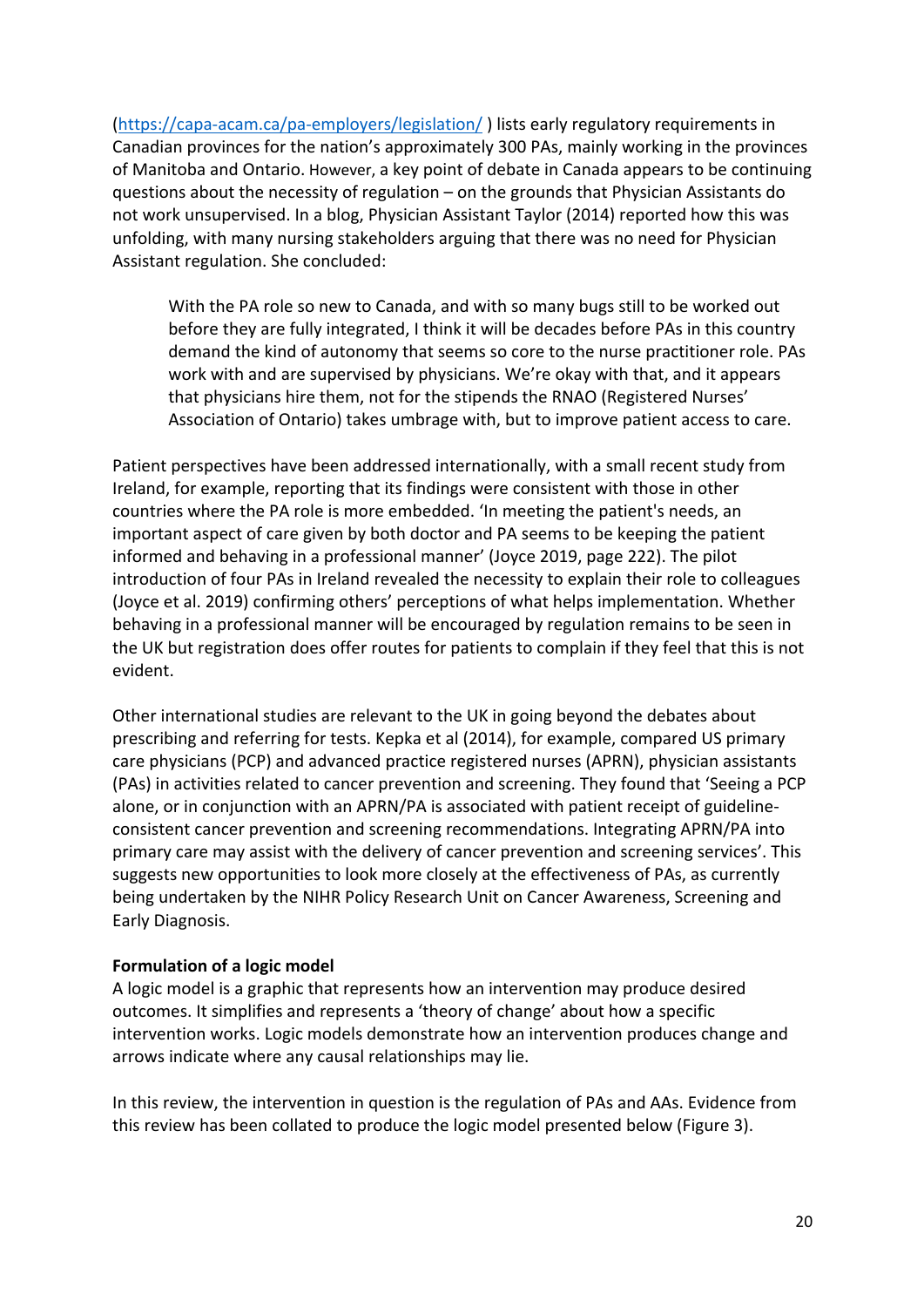With inputs such as further consultation, legislation and enactment, fees from registrants, and the NHS Interim People Plan, the following activities can be expected: regulation details being released and seeing the process of registration in practice, in the form of the first applicants registering. There will be a transition from voluntary registers, and discussions with the BMA are continuing. These activities are presumed to result in numbers of registrants increasing and finding out whether the financial model is sustainable (fee levels for registration) as it currently stands, all to deliver a wide range of outcomes for PAs, in different sectors, and a shift in the culture of the NHS. A longer-term impact on NHS quality and improvement is expected, in terms of improved organisational performance, improved patient experience and outcomes, better multidisciplinary team working, reduced pressure on doctors, greater acceptability by doctors and overall increased confidence in PA and AA quality leading to acceptability.



Figure 3: Logic model representing theory of change with regulation of PA and AA roles.

#### **Further research questions**

This review also highlights questions not directly related to regulation, but possibly crucial to estimating the effectiveness or impact of the PA/AA role (and as discussed above in the sections on what can be measured and assessed?). These are summarised below as potential avenues for future research in this field:

• What it is the profile of the UK PA workforce? As is widely reported, the initial PAs in US and Canada were former military personnel who were trained to provide medical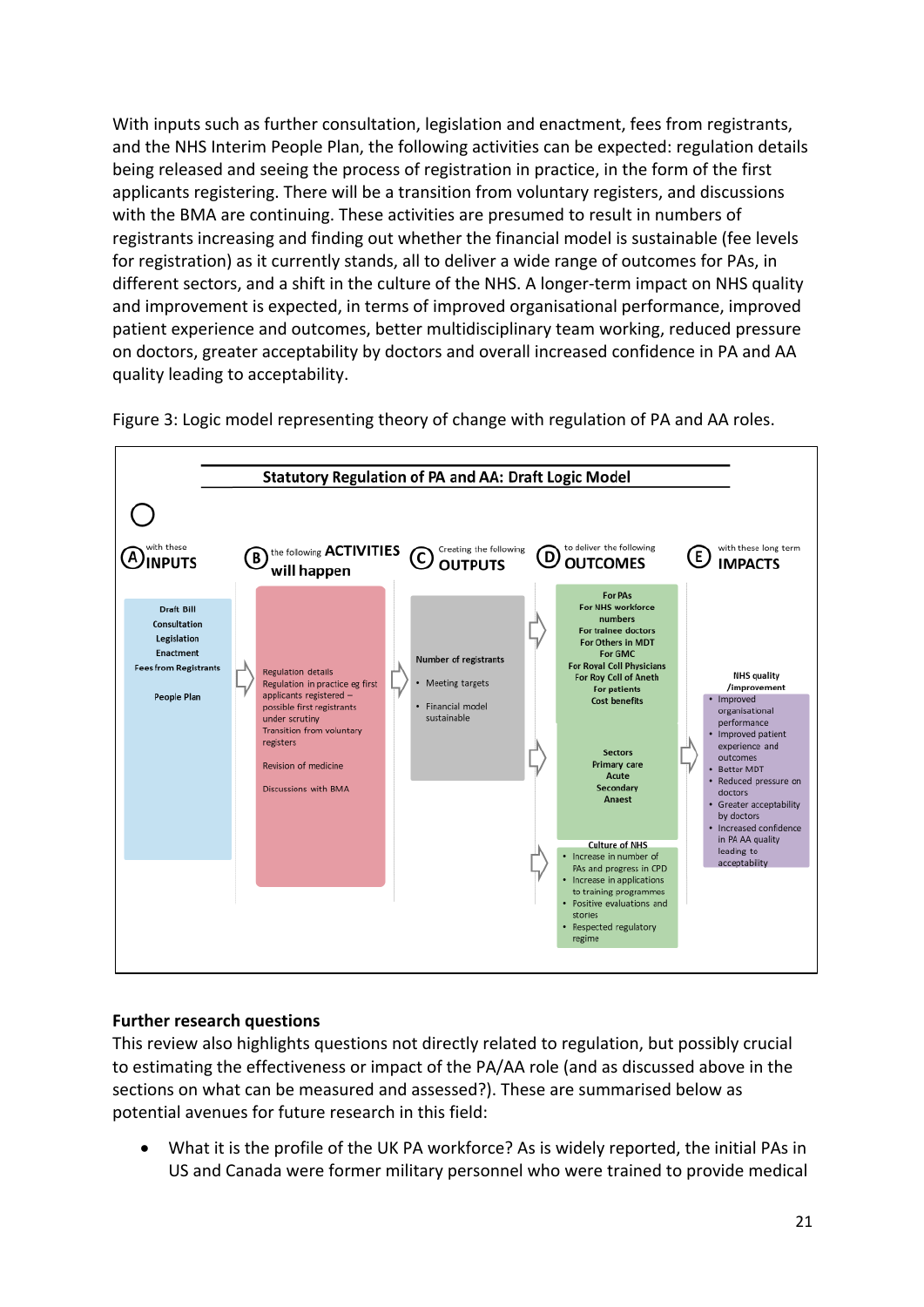support in the field during their service. Are military veterans a possible recruitment pool for PAs in the UK too, perhaps asking Step Into Health (NHS England Step Into Health https://www.militarystepintohealth.nhs.uk/ ) to explore this?

- Is a new pool of staff being recruited to the NHS workforce as PAs or AAs? Such aspirations for 'new labour pools' reflect long-standing worries about shortages in the NHS workforce.
- What is the potential to use data from regulation to find out more about the PA profile, recruitment sources and trends, and retention/progression, with perhaps making linkages with the NHS Electronic Staff Record data for comparative purposes? Is there a career pathway for PAs and is this being followed?
- Beyond regulation, are other staff's sometimes negative attitudes changing? What is the extent and nature of these concerns? Is there more of an appetite to ask other members of teams, besides doctors, about their experiences of working with PAs to discuss team-working more comprehensively?
- Other than regulation, how can PAs demonstrate accountability for their work?
- How are the costs of regulation being managed by PAs and by employers?
- What are the intentions of sequencing developments such as prescribing rights?

**Acknowledgements:** We are grateful to colleagues Ian Kessler, John Woolham, Nicole Steils, Michelle Cornes, Anne-Marie Rafferty and PPI advisors Shamime Lakdawala and Margaret Dangoor for their comments on this review; and assistance from Jess Sherringham (UCL) of the NIHR Policy Research Unit in Cancer Awareness, Screening and Early Diagnosis.

**Disclaimer:** This study was funded by the National Institute for Health Research (NIHR) Policy Research Programme (Policy Research Unit in Health and Social Care Workforce: Ref. PR-PRU-1217-21002). The views expressed in this publication are those of the authors and not necessarily those of the NIHR or the Department of Health and Social Care.

#### **References**

Abraham, J, Whiteman, B, Coad, J, Kneafsey, R (2016) Development and implementation of non-medical practitioners in acute care, *British Journal of Nursing*, 25(20): 1129-1134.

Aliello, M, Roberts, KA (2017) Development of the United Kingdom physician associate profession, *Journal of the American Academy of Physician Assistants,* 30(4). DOI: 10.1097/01.JAA.0000513357.68395.12

Appleton-Dyer, S, Field, A, Dale-Gandar, L, Boswell, A, Wright, M, Mahony, F, Hanham, G (2015) *Phase II of the Physician Assistant Demonstrations Evaluation Report, Report for Health Workforce New Zealand,* Wellington,

https://www.health.govt.nz/system/files/documents/publications/phase-ii-physicianassistant-demonstrations-evaluation-report-jul15.pdf

Armitage, M, Shepherd, S (2005) A new professional in the healthcare workforce: role, training, assessment and regulation, *Clinical Medicine*, 5(4): 311-314.

Bhardwa, S (2015) Physician associates plough same furrow as advanced nurse practitioners, *Independent Nurse*. http://www.independentnurse.co.uk/news/physician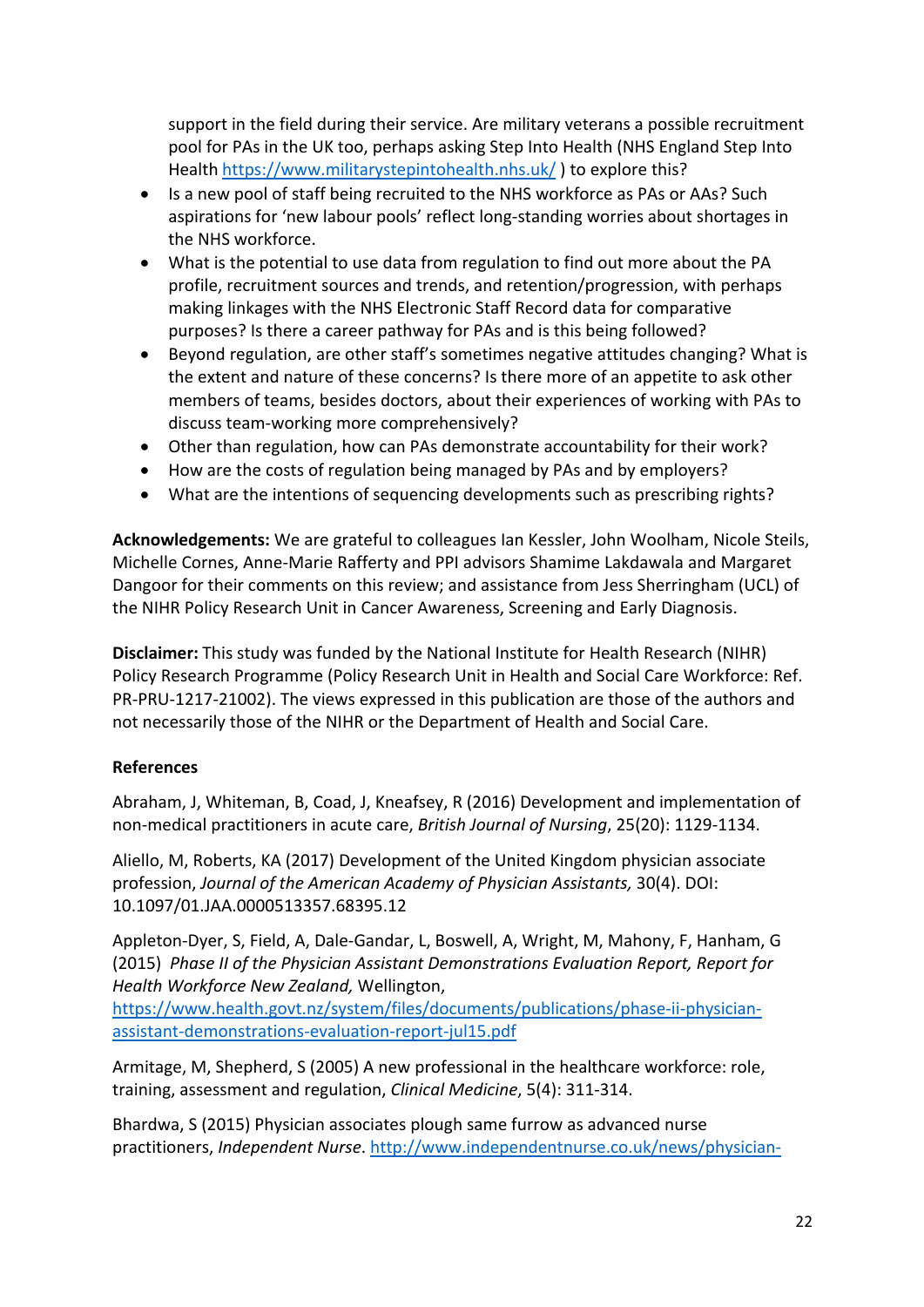associates-plough-same-furrow-as-advanced-nurse-practitioners/82350/ [accessed 24.10.20].

Bourgeault, I, Grignon, M (2013) A Comparison of the Regulation of Health Professional Boundaries across OECD Countries, *The European Journal of Comparative Economics,* 10(2) 199-223, http://eaces.liuc.it.

Briffa, NP (2019a) Medical associates: junior doctors should pick their battles (letter), *BMJ*, 365:l4265.

Briffa, NP (2019b) Professional regulation of modern surgical teams: time for a reboot, https://publishing.rcseng.ac.uk/doi/pdf/10.1308/rcsbull.2019.112 [accessed 24.10.20]

British Medical Association weblink: https://www.bma.org.uk/collective-voice/policy-andresearch/education-training-and-workforce/medical-associate-professions [accessed 24.10.20]

Brown, M, Laughey, W, Finn, GM (2020a) Physician Associate students and primary care paradigmatic trajectories: perceptions, positioning and the process of pursuit, *Education for Primary Care,* 31:4, 231-239, DOI: 10.1080/14739879.2020.1763210

Brown, MEL, Laughey, W, Tiffin, PA, Finn, GA (2020b) Forging a new identity: a qualitative study exploring the experiences of UK-based physician associate students. *BMJ Open* 10:e033450. doi:10.1136/ bmjopen-2019-033450 https://bmjopen.bmj.com/content/bmjopen/10/1/e033450.full.pdf

Cawley, JF, Hooker, RS (2018) Determinants of the physician assistant/associate concept in global health systems, *International Journal of Healthcare*, 4 (1).

Cottrell, E, Silverwood, V, Strivens-Joyce, A, Minshull, L, Edwards, JJ, Lawton, S, Aiello M, Turner, S (2020) *Acceptability of Physician Associate Interns in Primary Care: Results from a Service Evaluation*, University of Keele, Stoke, https://assets.researchsquare.com/files/rs-70741/v1/25172288-7c75-497c-a8c8-8fbb72cce2f5.pdf

Curran, A, Parle, J (2018) Physician Associates in general practice: what is their role? (editorial), *British Journal of General Practice*, July, 310-311.

De Bruijn-Geraets, DP, Van Eijk-Hustings, YJL, Vrijhoef, HJM (2014) Evaluating newly acquired authority of nurse practitioners and physician assistants for reserved medical procedures in the Netherlands: a study protocol. *Journal of Advanced Nursing* 70:2673–82.

De Bruijn-Geraets, DP, Van Eijk-Hustings YJL, Bessems-Beks, Essers, BA, Dirksen, CD, Vrijhoef, HJM (2018) National mixed methods evaluation of the effects of removing legal barriers to full practice authority of Dutch nurse practitioners and physician assistants. *BMJ Open,* 8:e019962. doi:10.1136/bmjopen-2017-019962.

De Lusignan, S, McGovern, AP, Tahir, MA, Hassan, S, Jones, S, Halter, M, Joly, L, Drennan, V (2016) Physician Associates and General Practitioner consultations: a comparative observational video study, *PLoS One,* 11(8): e0160902.

DHSC (2018) Social Work England: Secondary Legislative Framework Government consultation response, London, DHSC. https://assets.publishing.service.gov.uk/government/uploads/system/uploads/attachment\_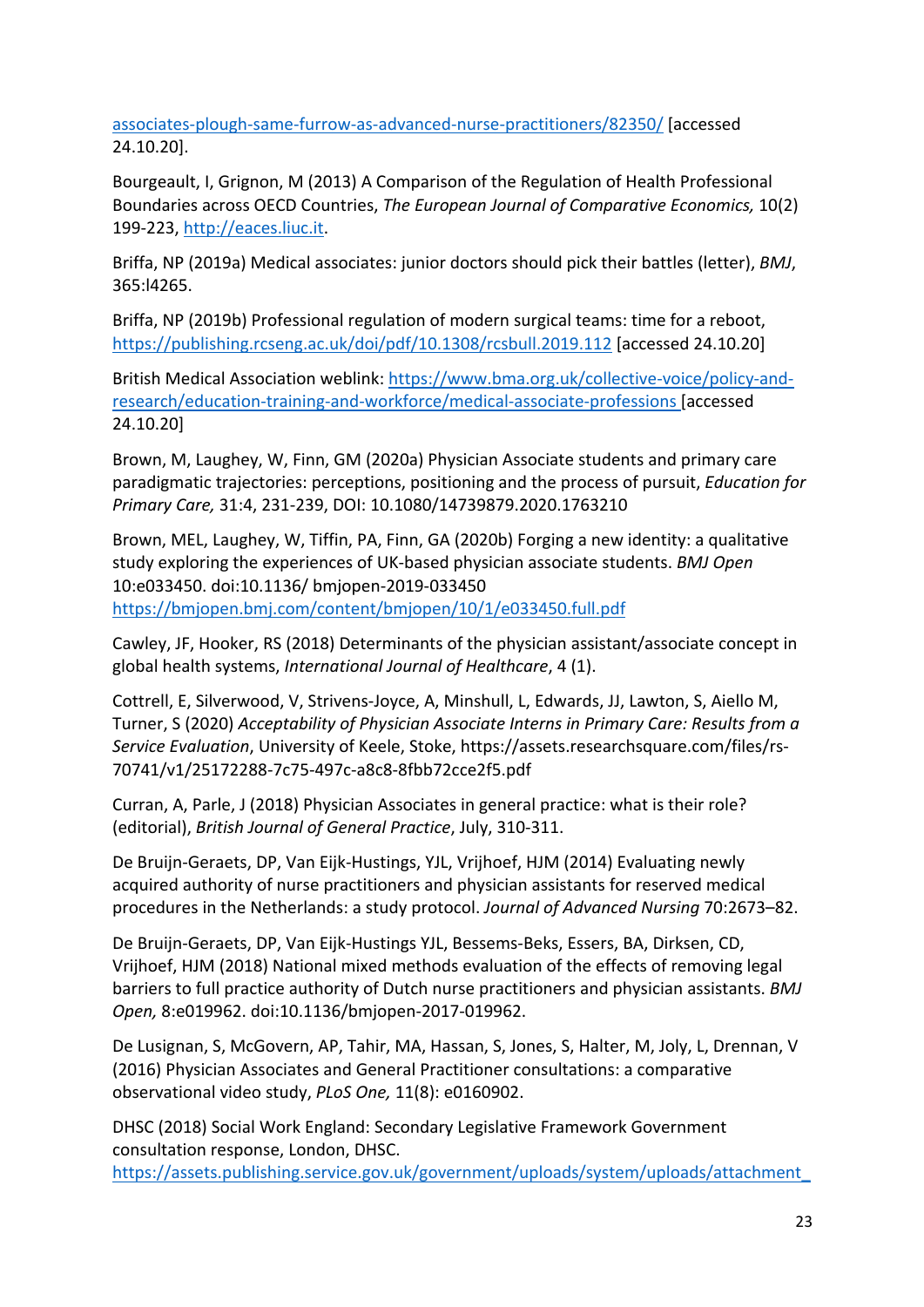data/file/713240/SWE\_Secondary\_Legislative\_Framework\_Consultation\_Response.pdf [accessed 24.10.20]

DHSC (2019) *The Regulation of Medical Associate Professionals in the UK Consultation Response,* London, DHSC, Published 7 February 2019,

https://assets.publishing.service.gov.uk/government/uploads/system/uploads/attachment\_ data/file/777130/maps-consultation-report.pdf [accessed 24.10.20]

Dill, MJ, Pankow, S, Erikson, C, Shipman, S (2013) Survey shows consumers open to a greater role for physician assistants and nurse practitioners. *Health Affairs* 32:1135–1142.

Drennan, V, Levenson, R, Halter, M, Tye, C (2011) Physician assistants in English general practice: a qualitative study of employers' viewpoints, *Journal of Health Services Research and Policy*, 16(2): 75-80.

Drennan, V, Halter, M, Brearley, S, Carneiro, W, Gabe, J, Gage, H, Grant, R, Joly, L, de Lusignan, S (2014) Investigating the contribution of physician assistants to primary care in England: a mixed-methods study, *Health Services and Delivery Research*. 2(16): DOI: 10.3310/hsdr02160.

Drennan, V, Halter, M, Joly, L, Gage, H, Grant, R, Gabe, J, Brearley, S, Carneiro, W, de Lusignan, S (2015) Physician associates and GPs in primary care: a comparison, *British Journal of General Practice*, e344-e350. DOI: 10.3399/bjgp15X684877.

Drennan, V, Gabe, J, Gage, H, (2017a) Patients' experiences of consultations with physician associates in primary care in England: A qualitative study. *Health Expectations,* 20(5):1011– 1019.

Drennan, V, Gabe, J, Halter, M, de Lusignan, S, Levenson, R (2017b) Physician associates in primary health care in England: A challenge to professional boundaries? *Social Science and Medicine,* doi: 10.1016/j.socscimed.2017.03.045.

Drennan, V, Grant, R, Gabe, J, Gage, H, Ennis, J, Parle, J (2017c) Physician associates in England's hospitals: a survey of medical directors exploring current usage and factors affecting recruitment, *Clinical Medicine*, 17(2): 126-131. DOI: 10.7861/clinmedicine.17-2- 126.

Drennan, V, Halter, M, Wheeler, C, Nice, L, Brearley, S, Ennis, J, Gabe, J, Gage, H, Levenson, R, de Lusignan, S, Begg, P, Parle, J (2019a) The role of physician associates in secondary care: the PA-SCER mixed-methods study, *Health Services and Delivery Research*, 7(19). DOI 10.3310/hsdr07190.

Drennan, V, Halter, M, Wheeler, C, Nice, L, Brearley, S, Ennis J, Gabe, J, Gage, H, Levenson, R, de Lusignan, S, Begg, P, Parle, J (2019b) What is the contribution of physician associates in hospital care in England? A mixed methods, multiple case study, *BMJ Open*, 9: e027012. DOI: 10.1136/bmjopen-2018-027012.

Faculty of Physician Associates weblink 1: https://www.fparcp.co.uk/about-fpa/news/theevolving-medical-team-physician-associates-and-junior-doctors [accessed 24.10.20].

Faculty of Physician Associates weblink 2: https://www.fparcp.co.uk/about-fpa [accessed 24.10.20].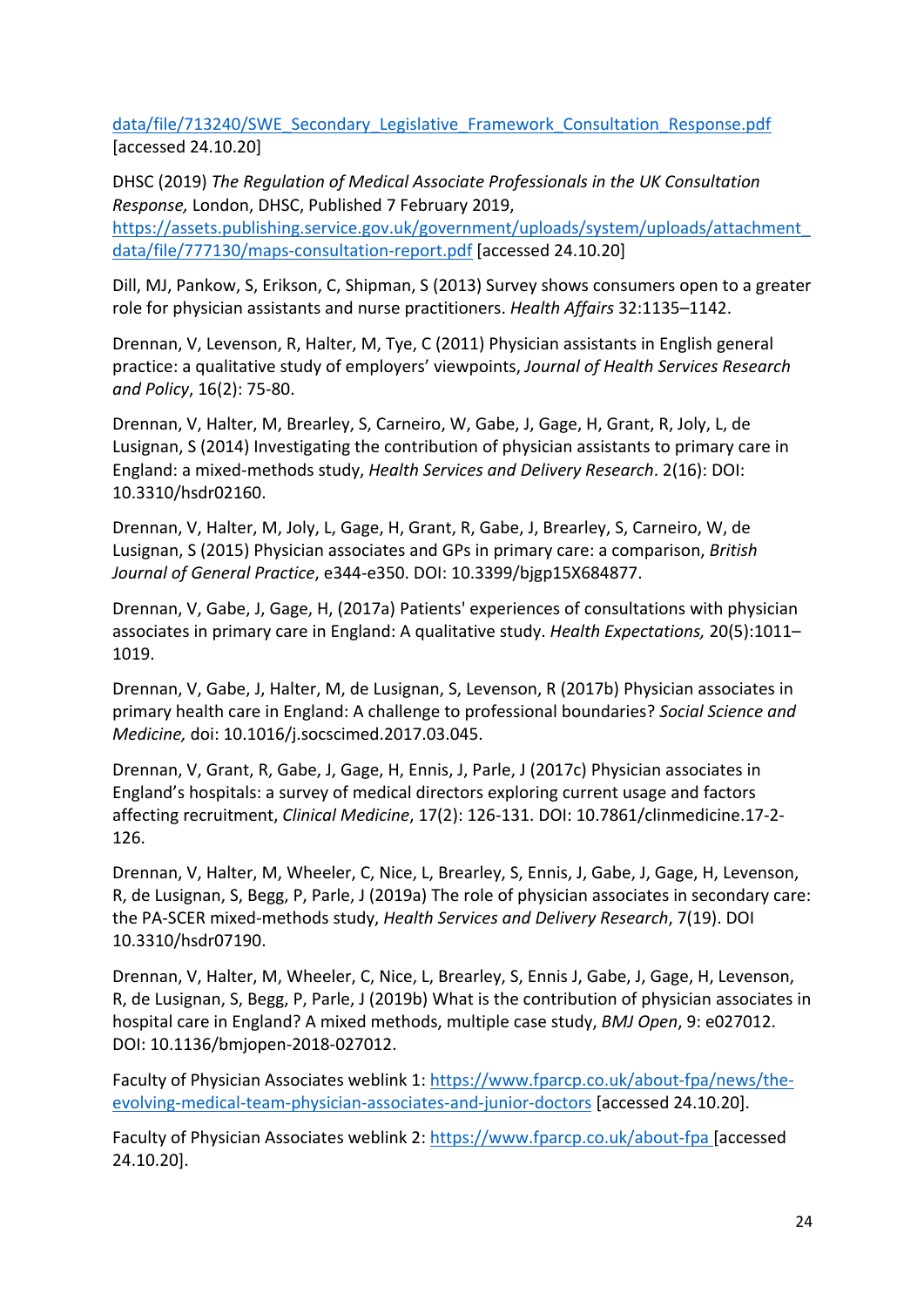Faculty of Physician Associates weblink 3: https://www.fparcp.co.uk/about-fpa/news/paregulation-next-steps [accessed 24.10.20].

Farmer, J, Currie, M, Hyman, J, West, C, Arnott, N (2011) Evaluation of physician assistants in National Health Service Scotland. *Scottish Medical Journal*, 56:130–4. 10.1258/smj.2011.011109).

General Medical Council UK weblink: https://gmcuk.wordpress.com/2019/12/19/regulatingmaps-how-to-get-involved/ [accessed 24.10.20]

Glasper, A, Rees, C (2013) *How to Write Your Nursing Dissertation.* Chichester: Wiley-Blackwell.

Halaas, GW, Zink, T, Finstad, D, Bolin, K, Center, B (2008) Recruitment and retention of rural physicians: outcomes from the rural physician associate program of Minnesota. *The Journal of Rural Health,* 24(4): 345-352.

Halter, M, Drennan, VM, Joly, LM, Gabe, J, Gage, H, de Lusignan, S (2017a) Patients' experiences of consultations with physician associates in primary care in England: A qualitative study. *Health Expectations,* 20(5): 1011–1019.

Halter, M, Wheeler, C, Drennan, V, de Lusignan, S, Grant, R, Gabe, J, Gage, H, Ennis, J, Parle, J (2017b) Physician associates in England's hospitals: a survey of medical directors exploring current usage and factors affecting recruitment, *Clinical Medicine*, 17(2): 126-131. DOI: 10.7861/clinmedicine.17-2-126.

Halter, M, Wheeler, C, Pelone, F, Gage, H, de Lusignan, S, Parle, J, Grant, R, Gabe, J, Nice, L, Drennan, V (2017c) Contribution of physician assistants/associates to secondary care: a systematic review, *BMJ Open,* 8:e019573.

Halter, M, Joly, LM, de Lusignan, S, Grant, R, Gage, H, Drennan, VM (2018) Capturing complexity in clinician case-mix: classification system development using GP and physician associate data, *BJGP Open,* DOI: 10.3399/bjgpopen18x101277.

Halter, M, Drennan, V, Wang, C et al. (2020) Comparing physician associates and foundation year two doctors-in-training undertaking emergency medicine consultations in England: a mixed-methods study of processes and outcomes, *BMJ Open*, 10:e037557. doi: 10.1136/bmjopen-2020-037557

Hammond, S (2019) 18 July, *Hansard*, Vol. 18 July 2019, Vol, 663, Col 55WS, https://hansard.parliament.uk/commons/2019-07- 18/debates/19071847000035/RegulationOfPhysicianAssociatesAndAnaesthesiaAssociates [accessed 24.10.20]

Health Education England (2012) *Physician Associates*: https://www.hee.nhs.uk/ourwork/medical-associate-professions/physician-associates [accessed 24.10.2020].

Hodgson, H (2014) A new kid on the block (editorial), *Clinical Medicine*, 14 (3): 219-220.

Hooker, RS (2020) Paramedics and Physician Assistants in Israel. *Israeli Journal of Health Policy Research* 9 (2) https://doi.org/10.1186/s13584-019-0358-9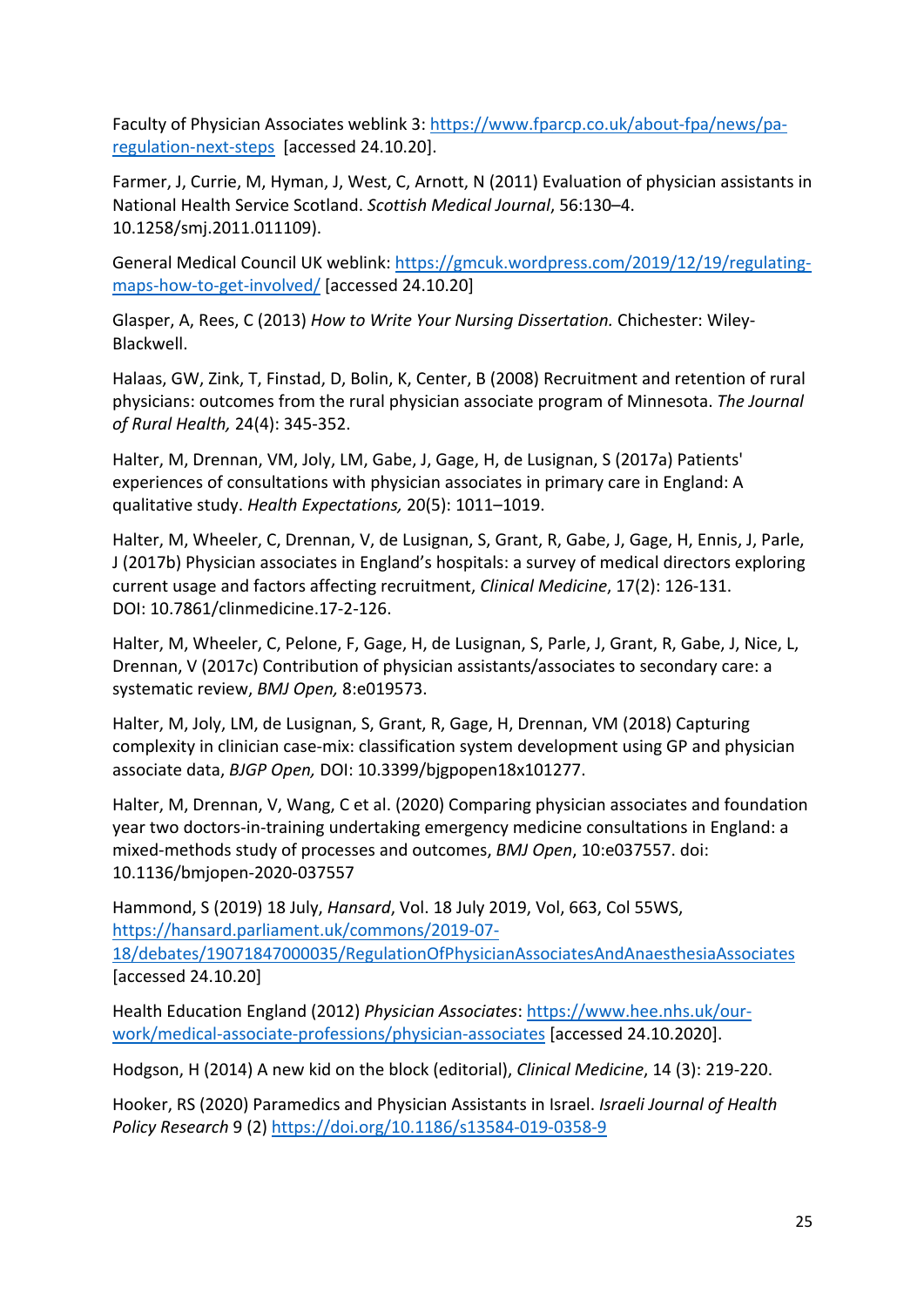Howarth, SD, Johnson, J, Millott, HE, O'Hara, JK (2020) The early experiences of Physician Associate students in the UK: A regional cross-sectional study investigating factors associated with engagement, *Plos One,* Published: May 12, https://doi.org/10.1371/journal.pone.0232515

Jackson, B, Marshall, M, Schofield, S (2017) Barriers and facilitators to integration of physician associates in the general practice workforce: a grounded theory approach, *British Journal of General Practice*, e785-e791. DOI: 10.3399/bjgp17X693113.

Jim (2019) Jim's thoughts, Physician Associate Regulation: Why we need it, and why it doesn't fix all of our issues, *Medical Excellence Team: Educating Healthcare Professionals:*  https://www.medicalexcellenceteam.com/physician-associate-regulation-why-we-need-itand-why-it-doesnt-fix-all-of-our-issues/ [accessed 24.10.20]

Joyce, P (2019) Patient Satisfaction with Care as Managed by the Physician Associate or the Doctor as Part of a Pilot Project in Ireland, *Journal of Health and Medical Sciences*, 2(2) 218- 223.

Joyce, P, Hooker, RS, Woodmansee, D, Hill, AD (2019) Introducing the physician associate role in Ireland: Evaluation of a hospital based pilot project. *Journal of Hospital Administration,* 8(3): 50–60.

Kartha, A, Restuccia, JD, Burgess, JF, Benzer, J, Glasgow, J, Hockenberry, J, Mohr, DC, Kaboli, PJ (2014) Nurse practitioner and physician assistant scope of practice in 118 acute care hospitals, *Journal of Hospital Medicine*, 9(10): 615-620.

Kepka, D, Smith, A, Zeruto, C. et al. (2014) Is provider type associated with cancer screening and prevention: advanced practice registered nurses, physician assistants, and physicians. *BMC Cancer* 14, 233, https://doi.org/10.1186/1471-2407-14-233

Kim, M, Bloom, B (2020) Physician Associates in Emergency Departments: the UK experience, *European Journal of Emergency Medicine,* 27(1) 5-6.

King, N (2019) Medical associate professionals: we need to challenge traditional hierarchy to keep patients at the centre of what we do, (views and reviews) *BMJ,* 365:l2394. DOI: 10.1136/bmj.l2394.

Kurtzman, MPH, Barnow, BS (2017) A comparison of Nurse Practitioners, Physician Assistants, and Primary Care Physicians' patterns of practice and quality of care in health centers, *Medical Care,* 55: 615–622.

McCartney, M (2017) Are physician associates just "doctors on the cheap"? (letter) *British Medical Journal*, 359, https://www.bmj.com/content/359/bmj.j5022

McKimm, J, Harris, W, Till, A (2018) The role of the physician associate in the modern NHS workforce, *British Journal of Hospital Medicine,* 80(1) 6-7.

Mahase, E (2019) Medical associates: junior doctors oppose professional equivalency (letter), *BMJ,* 365:l2265. DOI: 10.1136/bmj.l2265.

Maoz-Breuer, R, Berkowitz, O, Nissanholtz-Gannot, R (2019) Integration of the first physician assistants into Israeli emergency departments - the physician assistants' perspective, *Israeli Journal of Health Policy Research,* 15; 8(1) 4. doi: 10.1186/s13584-018-0275-3.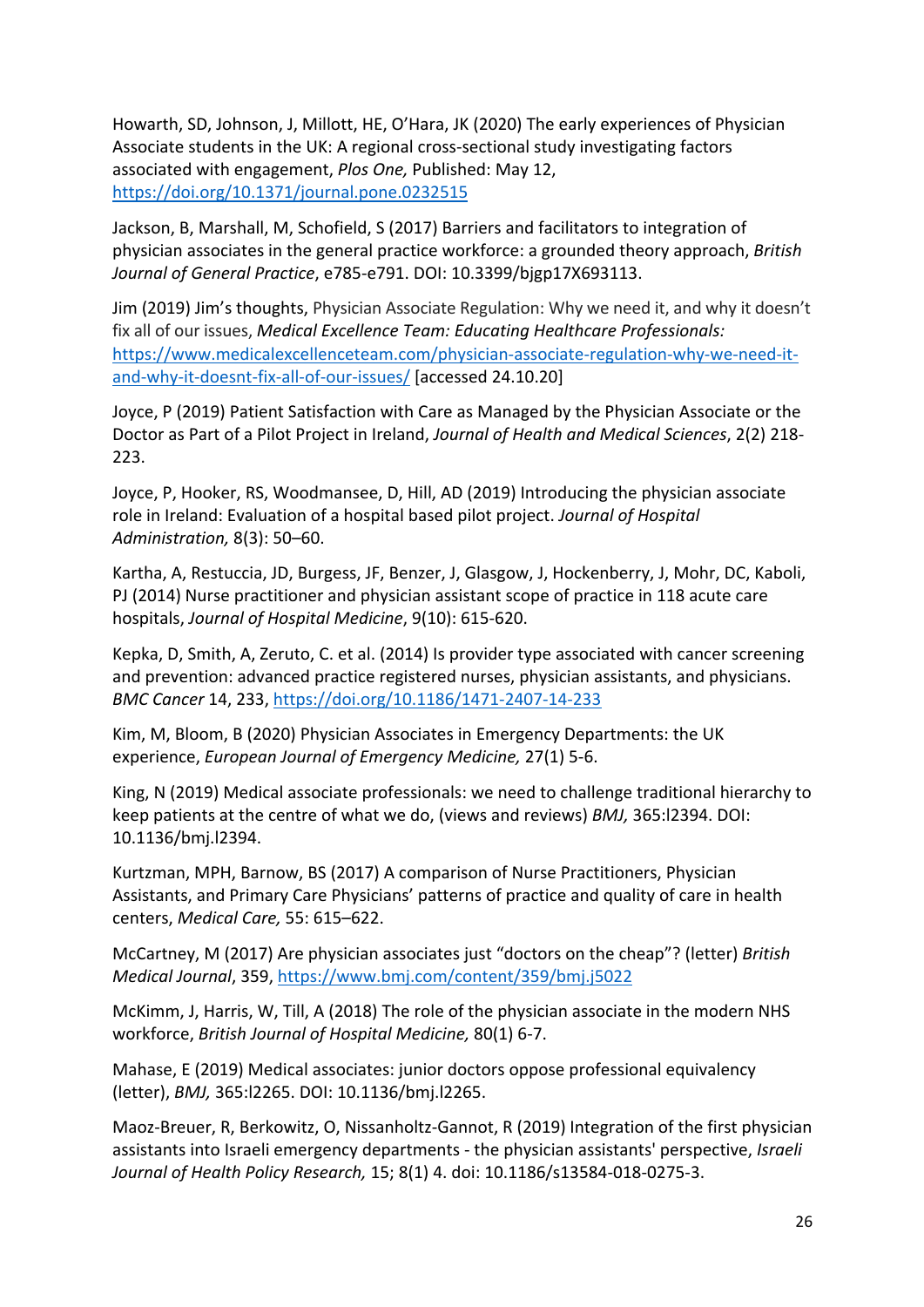Malik, B (2019) Medical associate professionals are the way forward (letter), *BMJ,*  365:l4246. DOI: 10.1136/bmj.l4246.

Mathews-King, A (2015) NHS offering £50k per year for US physician associates to practise in underdoctored areas, *Pulse*, https://www.pulsetoday.co.uk/news/politics/nhs-offering-50kper-year-for-us-physician-associates-to-practise-in-underdoctored-areas [accessed 24.10.20].

Mergenthal, K, Beyer, M, Gerlach, FM, Guethlin, C (2016) Sharing Responsibilities within the General Practice Team – A Cross-Sectional Study of Task Delegation in Germany, *Plos ONE,* 11(6): e0157248. doi:10.1371/journal.pone.0157248.

Nelson, P, Bradley, F, Martindale, A-M, McBride, A, Hodgson, D (2019) Skill-mix in general practice: a qualitative comparison of three 'new' non-medical roles in English primary care, *British Journal of General Practice*, e489-498. DOI: 10.3399/bjgp19X70411 .

Netherlands Association of Physician Assistants https://www.napa.nl/english/ [accessed 24.10.20]

NHS Employers weblink 1: https://www.nhsemployers.org/your-workforce/plan/medicalassociate-professions [accessed 14.10.20]

NHS Employers weblink 2: https://www.nhsemployers.org/your-workforce/plan/medicalassociate-professions/regulation-of-maps [accessed 24.10.20]

NHS England (2015) *Building the Workforce – the New Deal for General Practice,* London: NHS England, https://www.england.nhs.uk/commissioning/wpcontent/uploads/sites/12/2015/01/building-the-workforce-new-deal-gp.pdf [accessed 24.10.20].

NHS England (2020) *We are the NHS: People Plan 2020/21 - action for us all*, London, NHS England, https://www.england.nhs.uk/wp-

content/uploads/2020/07/We\_Are\_The\_NHS\_Action\_For\_All\_Of\_Us\_FINAL\_24\_08\_20.pdf (accessed 24.10.20)

NHS England weblink 1: https://www.england.nhs.uk/gp/case-studies/the-physicianassociate-will-see-you-now-new-role-to-assist-patients-in-primary-care/ [accessed 24.10.20]

NHS England weblink 2: https://www.england.nhs.uk/gp/gpfv/ [accessed 24.10.20]

NHS England Step Into Health weblink: https://www.nhsemployers.org/stepintohealth [accessed 24.10.20]

NHS Wales (2018) *All Wales Physician Associate Governance Framework*, Cardiff, http://www.nwssp.wales.nhs.uk/sitesplus/documents/1178/Final%20All%20Wales%20Physi cian%20Associate%20Governance%20Framework1%20%284%29.pdf [accessed 24.10.20].

NHS Interim People Plan (2019) p.43: https://www.longtermplan.nhs.uk/wpcontent/uploads/2019/05/Interim-NHS-People-Plan\_June2019.pdf [accessed 24.10.20].

Newcastle University Physician Studies Programme Newsletter (2020) issue 1, number 2, https://madeinheene.hee.nhs.uk/Portals/0/Newcastle%20University%20Physician%20Assoc iate%20Newsletter%20Issue%202%20May%202020.pdf (accessed 24.10.20)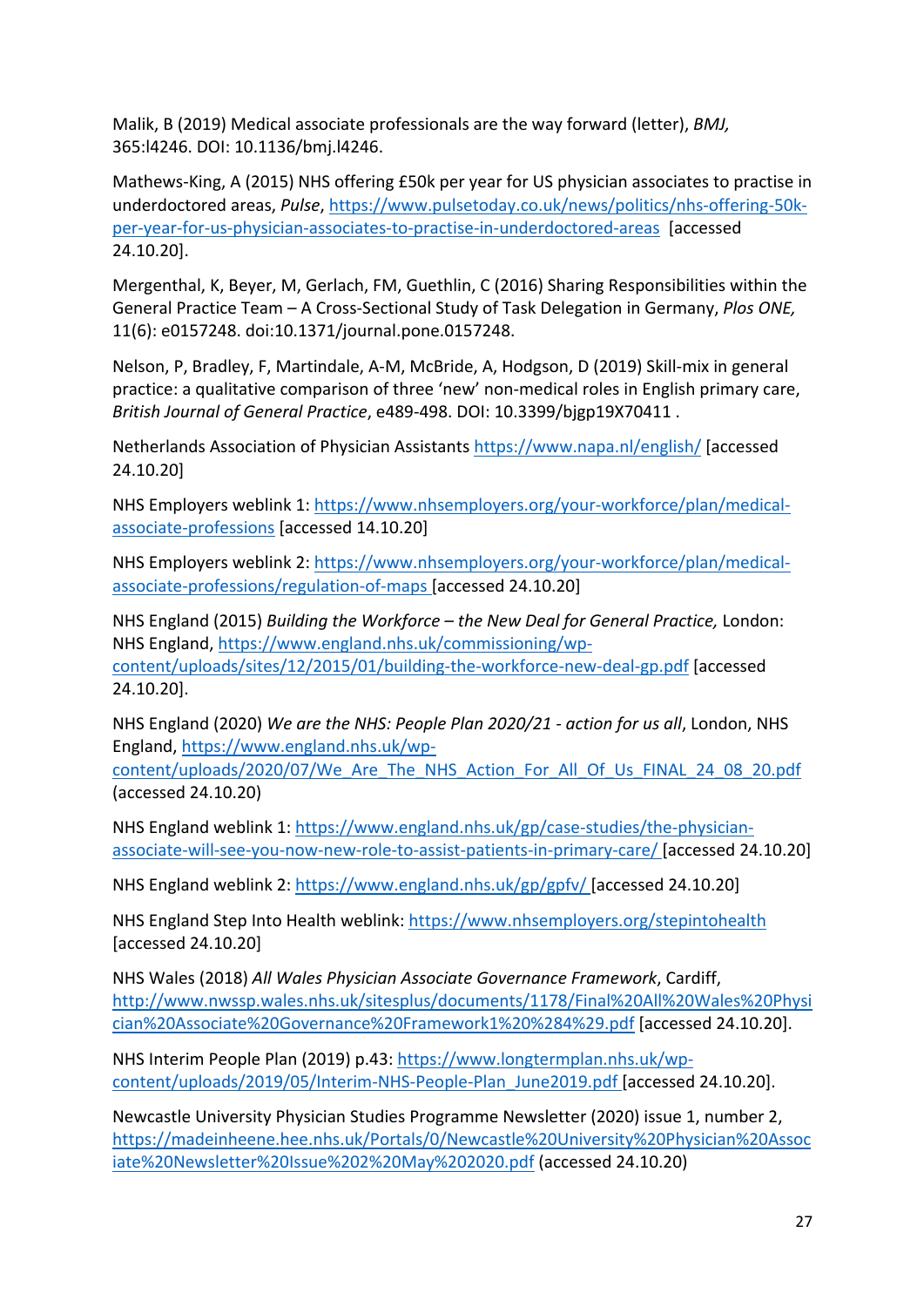Paniagua, H (2004) Do physicians' assistants have a role in the UK? *British Journal of Nursing,* 13 (7): 349-350.

Parliament publications – Physician Associates (Regulation) Bill 2017-2019: https://publications.parliament.uk/pa/bills/cbill/2017-2019/0025/18025.pdf [accessed 24.10.20]

Peate, I (2018) Regulation is what we need, *British Journal of Nursing*, 27 (21): 1215.

Peckham, S, Marchand, C, Peckham, A (2016) *General practitioner recruitment and retention: An evidence synthesis, Final report.* London: Policy Research Unit in Commissioning and the Healthcare System, Canterbury, University of Kent. https://pdfs.semanticscholar.org/bc95/76e87b6e615d1a584ba5a344798ed7b9dd9d.pdf [accessed 24.10.20]

Physician Associate Managed Voluntary Register weblink: https://fparcp.co.uk/employers/pamvr [accessed 24.10.20]

Ritsema, TS, Roberts, KA, Watkins, JS (2019) Explosive growth in British physician associate education since 2008. *Journal of Physician Assistant Education* 30(1): 57–60.

Roberts, S, Howarth, S, Millott, H, Stroud, L (2019) 'What can you do then?' Integrating new roles into healthcare teams: Regional experience with physician associates. *Future Hospital Journal,* 6(1) :61–6.

Ross, N, Parle, J, Begg, P, Kuhns, D (2012) The case for the physician assistant. *Clinical Medicine* 12: 200–6. DOI: 10.7861/clinmedicine.12-3-200.

Royal College of Anaesthetists weblink: https://www.rcoa.ac.uk/training-careers/workinganaesthesia/anaesthesia-associates [accessed 24.10.20]

RCP, Faculty of Physician Associates (2014) *An Employer's Guide to Physician Associates*, London.

Szeto, M, Till, A, McKimm, J (2019) Integrating physician associates into the health workforce: barriers and facilitators, *British Journal of Hospital Medicine*, 80(1); DOI: 10.12968/hmed.2019.80.1.12.

Taylor, M (2014) Physician Assistant regulation: can nurses' unions have it both ways? *Healthy Debate*, January 27, https://healthydebate.ca/opinions/physician-assistantregulation-can-nurses-unions-have-it-both-ways [accessed 24.10.20]

Taylor, MT, Wayne, TD, Burrows, K, Cunnington, J, Lombardi, A, Liou, M (2013) Qualitative study of employment of physician assistants by physicians: benefits and barriers in the Ontario health care system. *Canadian Family Physician* 59: e507–513.

Taylor, F, Halter, M, Drennan, VM (2019) Understanding patients' satisfaction with physician assistant/associate encounters through communication experiences: a qualitative study in acute hospitals in England. *BMC Health Services Research,* 19, 603. https://doi.org/10.1186/s12913-019-4410-9.

Timmermans, MJC, van den Brink, GT, van Vught, A , Adang, E, van Berlo, CLF, van Boxtel, K, Braunius, WW, Janssen, L, Venema, A, van den Wildenberg, FJ, Wensing, M, Laurant, MGH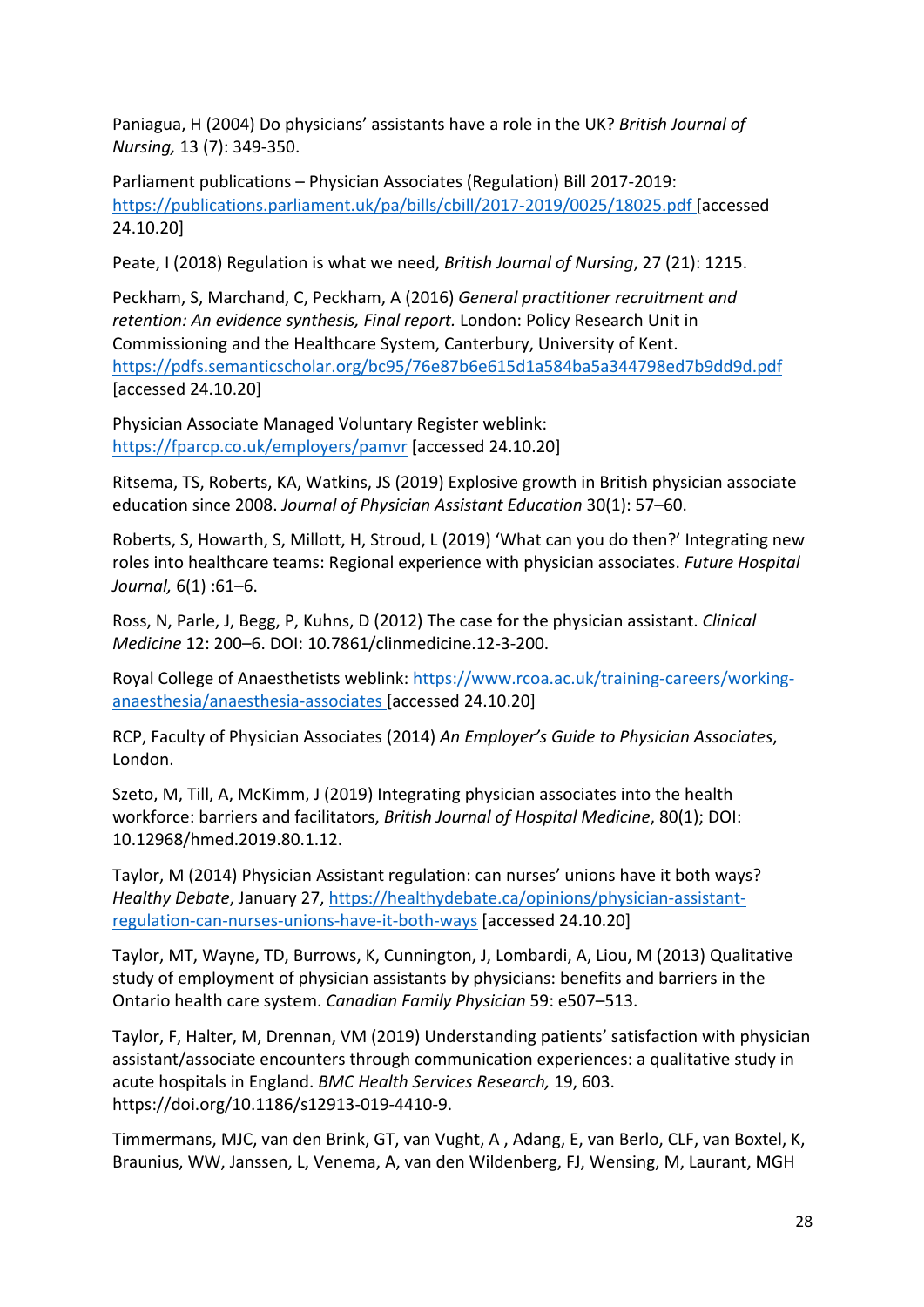(2017) The involvement of physician assistants in inpatient care in hospitals in the Netherlands: a cost-effectiveness analysis. *BMJ Open*, 7: e016405.

Varker, T, Forbes, D, Dell, L, Weston, A, Merlin, T, Hodson, S, O'Donnell, M (2015) Rapid evidence assessment: increasing the transparency of an emerging methodology, *Journal of Evaluation in Clinical Practice,* 21 (6): 1199-1204.

Watkins, J, Straughton, K, King, N (2019) There is no 'I' in team but there may be a PA, *Future Healthcare Journal*, (Royal College of Physicians), 6 (3): 177–180; DOI: https://doi.org/10.7861/fhj.2019-0039

Wheeler, C, Halter, M, Drennan, VM, de Lusignan, S, Grant, R, Gabe, J, Gage, J, Begg, P, Ennis, J, Parle, J (2017) Physician associates working in secondary care teams in England: Interprofessional implications from a national survey, *Journal of Interprofessional Care,* 31(6): 774-776.

Williams, L, Ritsema, T (2014) Satisfaction of doctors with the role of physician associates, *Clinical Medicine*, 14 (2): 113-116.

Wiler, JL, Ginde, AA (2015) State laws governing physician assistant practice in the United States and the impact on emergency medicine. *Journal of Emergency Medicine,* 48–e49– e58.

Woodin, J, McLeod, H, McManus, R, Jelphs, K (2005) Evaluation of US-trained Physician Assistants working in the NHS in England: The introduction of US-trained Physician Assistants to Primary Care and Accident and Emergency departments in Sandwell and Birmingham: Final Report, Birmingham: University of Birmingham, www.birmingham.ac.uk/Documents/college-social-sciences/socialpolicy/HSMC/publications/2005/Evaluation-of-US-trained-Physician-Assistants.pdf [accessed 24.10.20]

World Health Organisation (WHO) (2016) *Workforce regulation in the Western Pacific Region,* Geneva, WHO.

Zaman, Q, Yogamoorthy, S, Zaman, M, Fouda, R (2018) Patients' perspective of physician associates in an acute medical unit within an English district general teaching hospital - a pilot survey study. *Future Healthcare Journal,* 5(3), 213–217. doi:10.7861/futurehosp.5-3- 213.